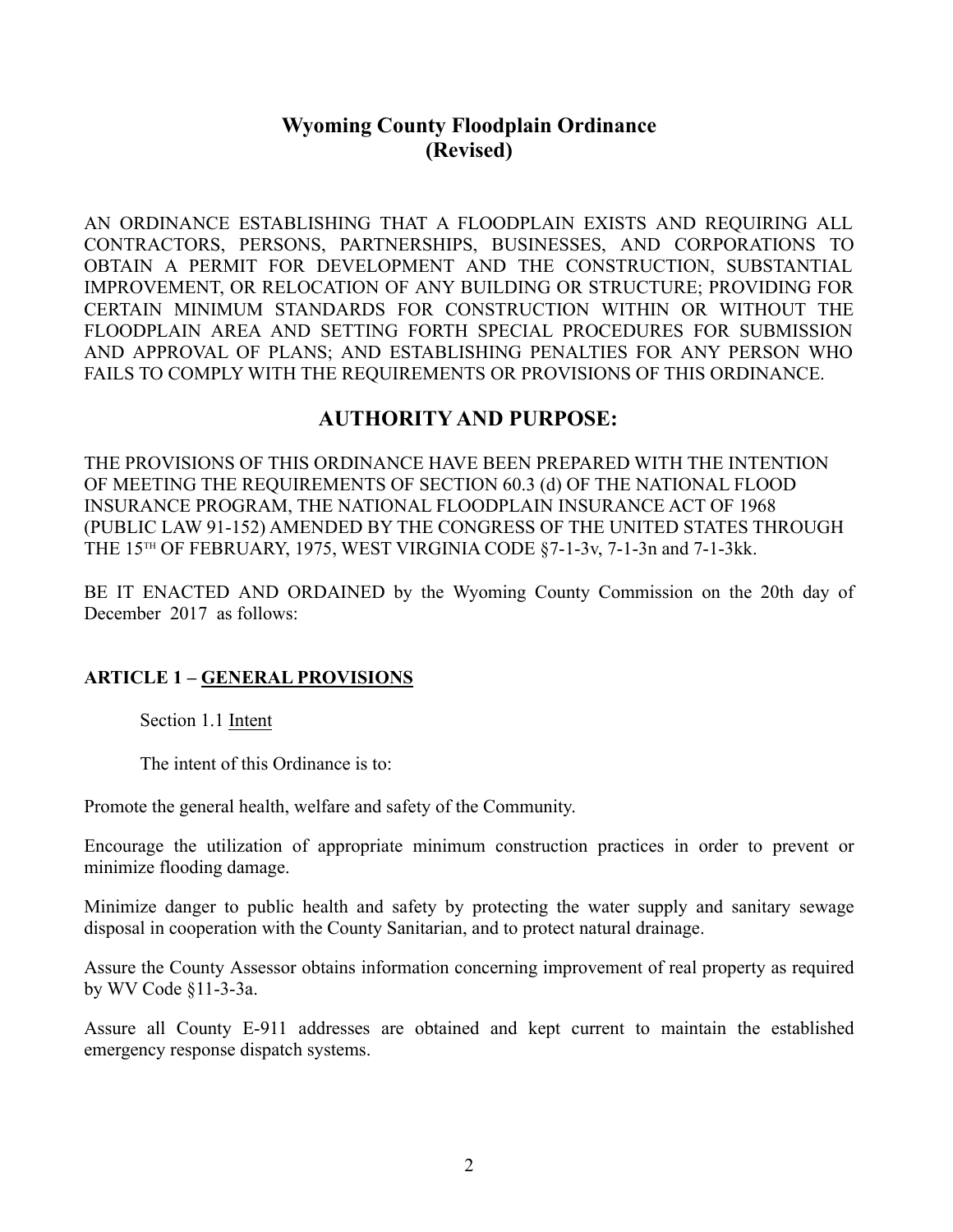Reduce financial burdens imposed on the residents, real property owners and its governmental units by preventing the unwise design and construction of development in areas subject to flooding.

## Section 1.2 Abrogation and Greater Restrictions

This ordinance supersedes any other conflicting provisions which may be in effect in identified floodplain areas. However, any other ordinance provisions shall remain in full force and effect to the extent that those provisions are more restrictive. If there is any conflict between any of the provisions of this Ordinance, the more restrictive shall apply.

## Section 1.3 Applicability

It shall be unlawful for any contractor, person, partnership, business, or corporation to undertake or cause to be undertaken, any development, new construction, substantial improvement, repair of substantial damage, other repairs, or the placement or relocation of any structure (including manufactured homes) within Wyoming County unless a permit application has been completed and a permit has been obtained from the Floodplain Administrator. In addition, where land is partially or fully in the Floodplain is to be developed, subdivided, utilized for a manufactured home park or subdivision or otherwise developed, a site plan with elevation data must be submitted to, and approved by, the Floodplain Administrator prior to any development.

Provision of all other codes, ordinances, and regulations shall be applicable insofar as they are consistent with the provisions of this Ordinance and the County's need to minimize the hazards and damage resulting from flooding.

#### Section 1.4 Matters not provided for specifically

Where conditions are encountered that are not specifically provided for herein, the Floodplain Administrator shall determine the applicability of the provisions of this Ordinance in accordance with its intent, and shall require the applicant to take appropriate measures pursuant to such determination.

# **ARTICLE II - INTERPRETATIONS AND DEFINITIONS**

Section 2.1 Definitions

#### General

Unless specifically defined below, words and phrases used in this Ordinance shall be interpreted so as to give this Ordinance it's most reasonable application.

#### "Adjacent Property"

Adjacent Property includes any surface tract, regardless of whether such surface tract is entirely within Wyoming County, so long as a portion of said surface tract is located within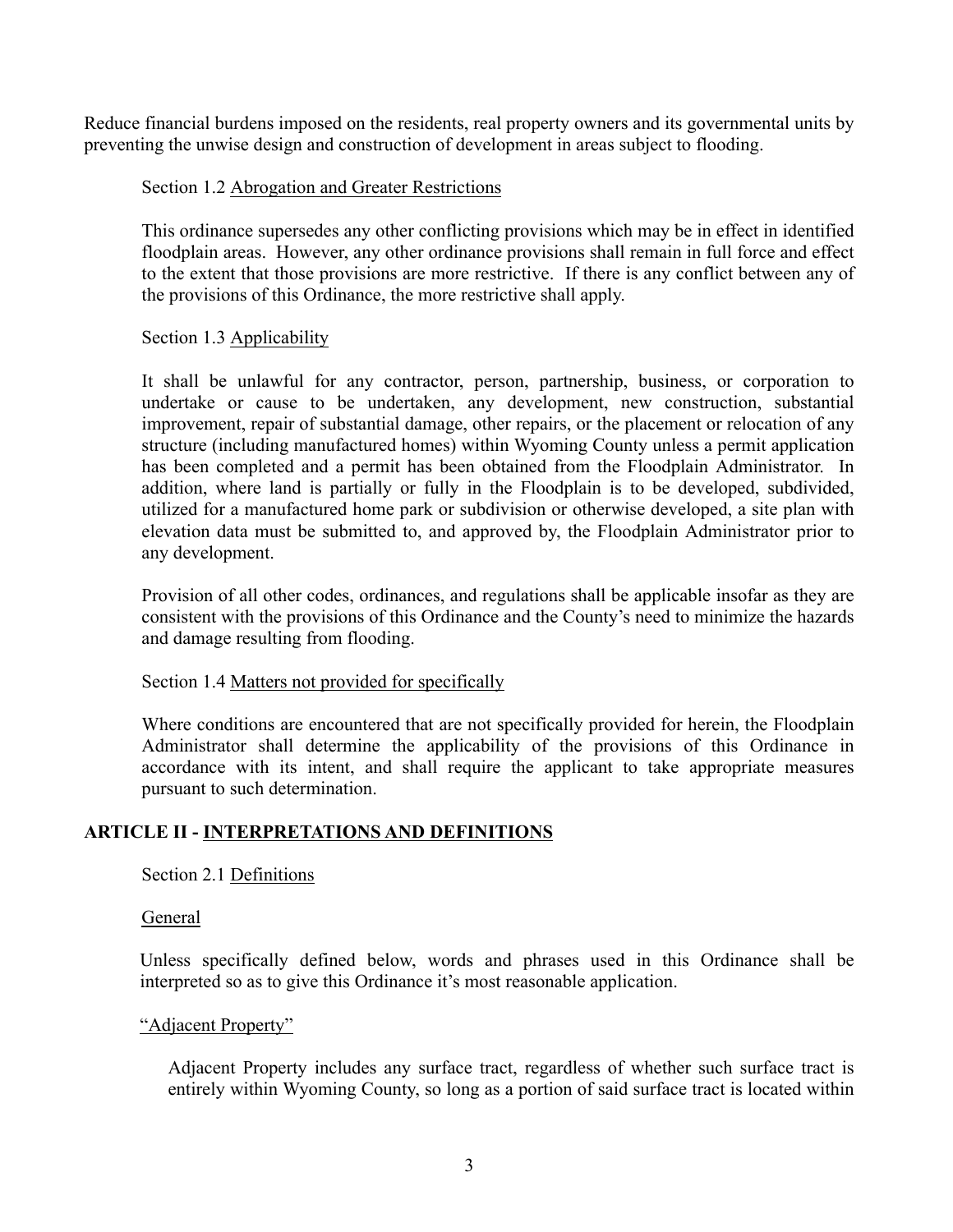Wyoming County, which shares an immediate and common boundary up or down stream to the property that is the subject of the application for Floodplain Permit. Adjacent property also includes all other property that may be affected by flooding.

## 1. "Adversely Affect Adjacent Properties"

To adversely affect a property the increase in the elevation of the 100-year base flood elevation must be more than 1 foot at any point. Stated conversely, if the effect is that the 100-year flood base flood elevation rises 1 foot or less the property is not "affected". This standard does not apply to the Floodway. If prior permit(s) has/have been approved in the same area of the Floodplain, the above definition would include the cumulative impact to the base flood elevation.

#### 2. Appurtenant Structure

A structure on the same parcel of property as the principal structure and the use of which is incidental and used for storage only to the use of the principal structure. This does not include a gas or liquid storage tank. These structures cannot be used as living space.

3. Base Flood<br>Means the flood having a one percent (1%) chance of being equaled or exceeded in any given year.

#### 4. Base Flood Elevation (BFE)

The water surface elevation of the base flood in relation to the datum specified on the County's Flood Insurance Rate Map. For the purposes of this Ordinance, the one hundred (100) year flood or 1% or greater chance of flooding in any given year. (See 100 year flood also)

#### 5. Basement

Any area of the building having its floor sub grade (below ground level) **on all sides.**

#### 6. Certificate of Compliance

A certification that the entire development, including the elevation of fill or the lowest floor of a structure is in compliance with all the provisions of this Ordinance.

#### 7. Compensatory storage

An artificially excavated, hydraulically equivalent volume of storage within the special flood hazard area used to balance the loss of natural flood storage when artificial fill or structures are placed within the special flood hazard area.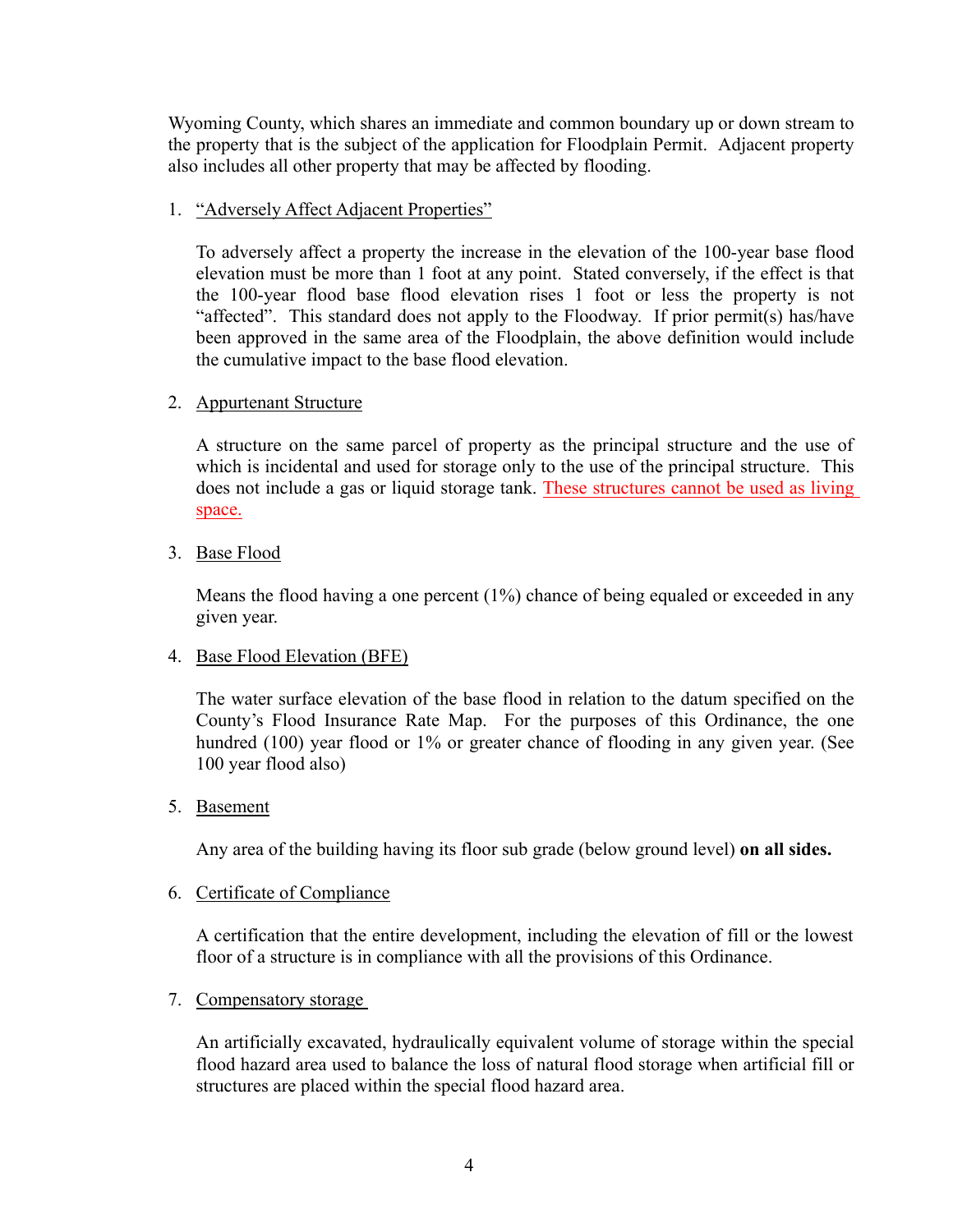## 8. Contractor – W.Va. Code §21-11-3(c)

<sup>A</sup> person who in any capacity for compensation, other than as an employee of another, undertakes, offers to undertake, purports to have the capacity to undertake, or submits a bid to construct, alter, repair, add to, subtract from, improve, move, wreck or demolish any building, highway, road, railroad, structure or excavation associated with a project, development or improvement, or to do any part thereof, including the erection of scaffolding or other structures or works in connection therewith, where the cost of undertaking is two thousand five hundred dollars or more. Contractor includes a construction manager who performs management and counseling services on a construction project for a professional fee.

## Contractor does not include:

- a. One who merely furnishes materials or supplies without fabricating or consuming them in the construction project;
- b. A person who personally performs construction work on the site of real property which the person owns or leases whether for commercial or residential purposes;
- c. A person who is licensed or registered as a professional and who functions under the control of any other licensing or regulatory board, whose primary business is real estate sales, appraisal, development, management and maintenance, who acting in his respective professional capacity and any employee of such professional, acting in the course of his employment, performs any work which may be considered to be performing contracting work;
- d. A pest control operator licensed under the provisions of W.Va. Code §19- 16A-7(a) to engage in the application of pesticides for hire, unless the operator also performs structural repairs exceeding one thousand dollars on property treated for insect pests; or
- e. A corporation, limited liability corporation, partnership or sole proprietorship whose primary purpose is to prepare construction plans and specifications used by the contractors defined in this section and who employs a full time registered architect licensed to practice in this State or a registered professional engineer licensed to practice in this State. Contractor also does not include employees of such corporation, partnership or sole proprietorship.

## 9. Critical Facility

Any facility in which even a slight chance of flooding is too great a threat.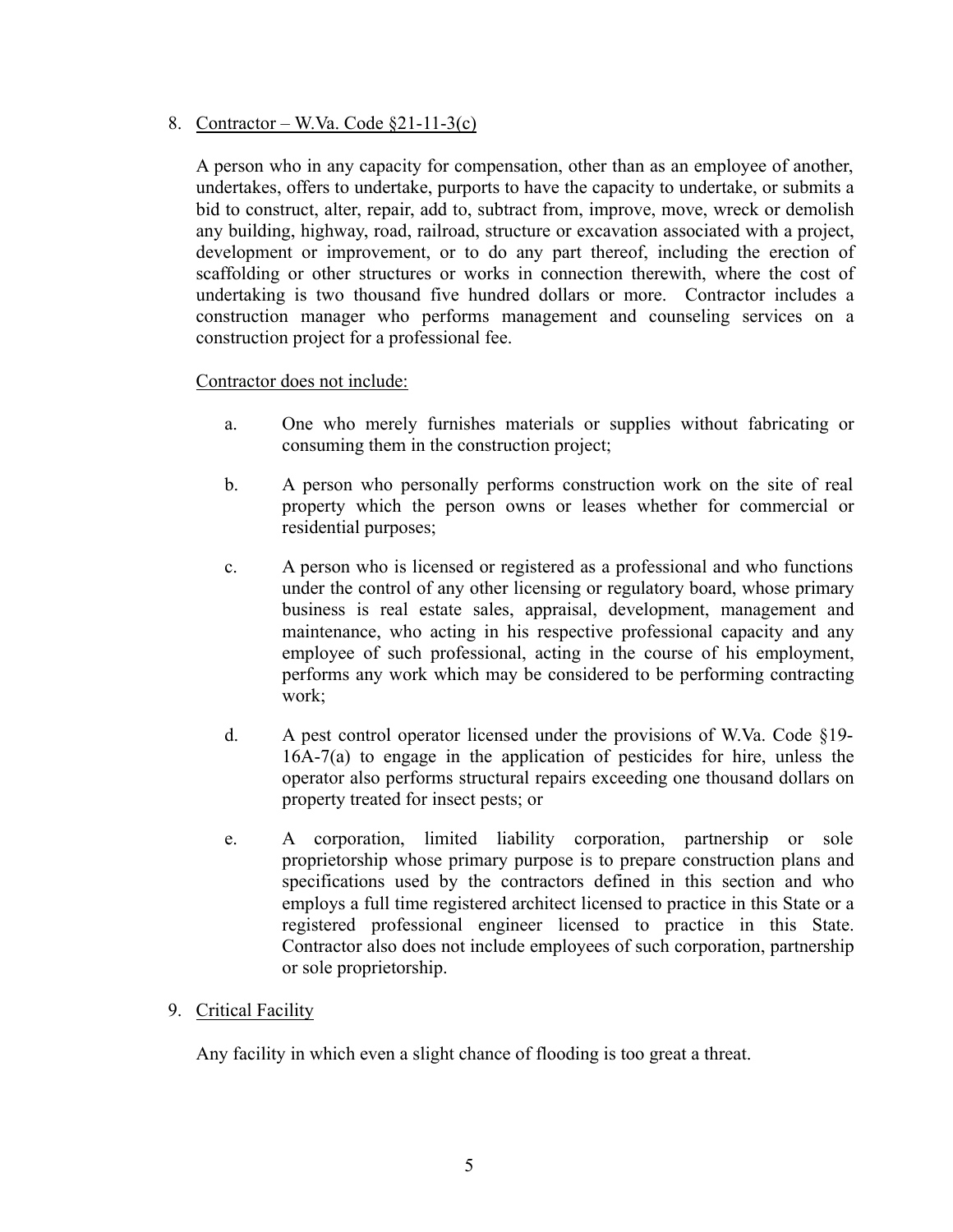Typical critical facilities include hospitals, fire stations, police stations, storage of critical records, and similar facilities. These should be given special consideration when formulating regulatory alternatives and floodplain management plans. A critical facility should not be located in a special flood hazard area if at all possible. If a critical facility must be located in a special flood hazard area it should be provided a higher level of protection so that it can continue to function and provide services during a flood.

#### 10. Development

Any man-made change to improved or unimproved real property, including but not limited to buildings or other structure, mining, dredging, filling, grading, paving, excavation or drilling operations, oil/gas well sites, pads, pits, retention ponds or storage of equipment or materials.

## 11. Flood

A general and temporary inundation of water in an area of normally dry land.

## 12. Flood Insurance Rate Map (FIRM)

The official map on which the Federal Emergency Management Agency has delineated both the special flood hazard areas and the risk premium zones applicable to Wyoming. A FIRM that has been made available digitally is called a Digital Flood Insurance Rate Map (DFIRM)

#### 13. Flood Insurance Study

.

The official report in which the Federal Emergency Management Agency has provided flood profiles, floodway information, and water surface elevations.

#### 14. Floodplain

A relatively flat or low land area adjoining a river, stream, or watercourse which is subject to partial or complete inundation;

An area subject to the unusual and rapid accumulation or runoff of surface waters from any source.

#### 16. Floodplain Administrator

The Floodplain Administrator shall be a resident of West Virginia and/or a person who has completed within one year of his appointment the State/FEMA sponsored NFIP Class 273 entitled "Managing Floodplain Development" and remain current with State required continuing education training pursuant to W.Va. Code  $\S$  15-5-20(a). In the absence of a formally appointed Floodplain Administrator the duties set forth in this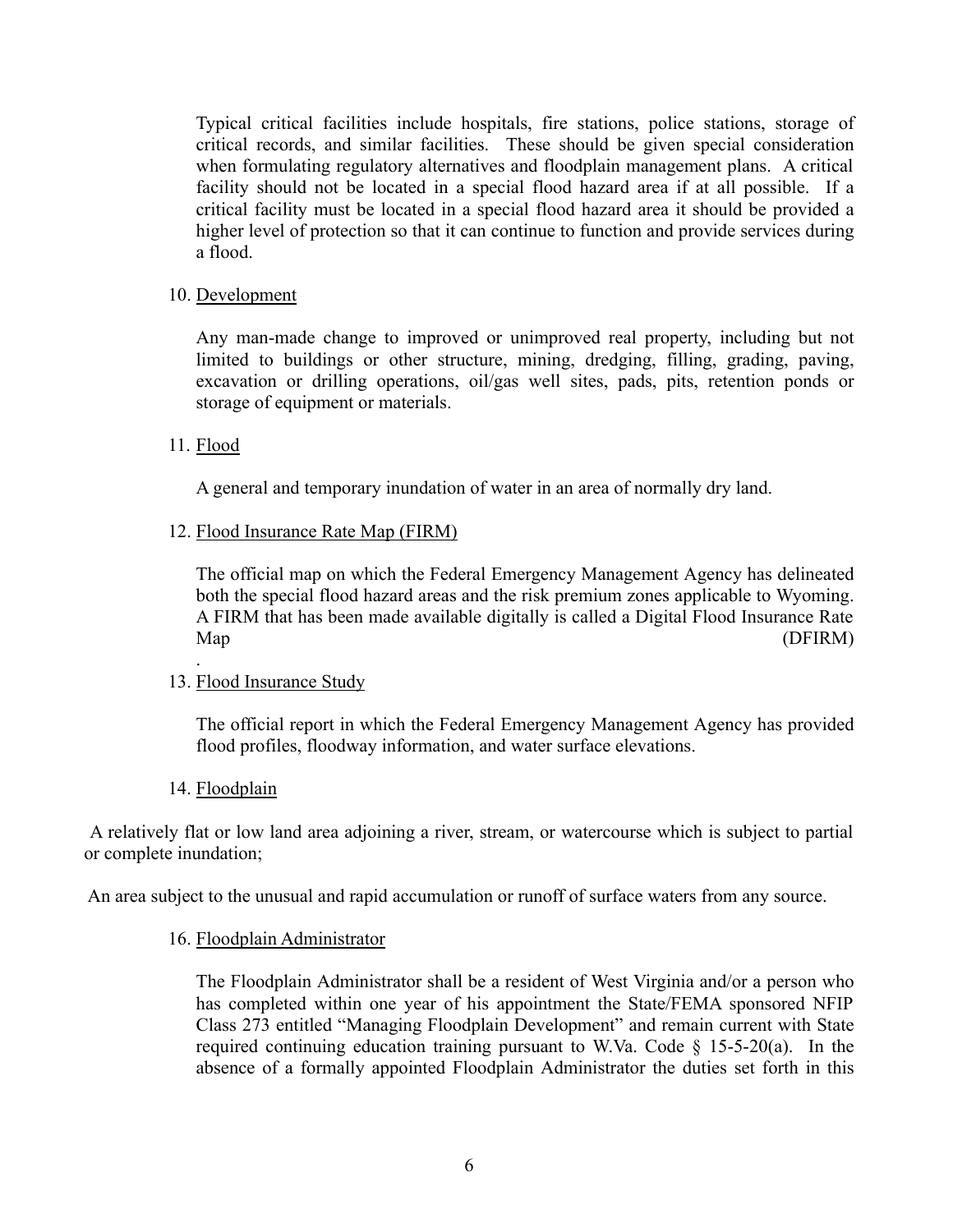Ordinance for the Floodplain Administrator shall be temporarily fulfilled by the President of the County Commission if within the County's jurisdiction or the Mayor.

15. Floodway

The channel of a river or other watercourse and the adjacent land area that must be reserved to discharge the base flood without increasing the water surface elevation of that flood more than one foot at any point.

## 16. Flood Proofing (NON-RESIDENTIAL ONLY)

Any combination of structural and non-structural additions, changes or adjustments to structures which reduce or eliminate flood damage to real property or improved real property, water and sanitary facilities, structures and its contents.

## 17. Freeboard

A factor of safety usually expressed in feet above a flood level or BFE for purposes of floodplain management. Freeboard tends to compensate for unknown factors that may contribute uncertainty to flood heights of any given flood and floodway condition, such as wave action, blockage at stream crossings, and increased runoff from urbanization of the watershed.

## 18. Highest Adjacent Grade (HAG)

The highest natural elevation of the ground surface immediately adjacent to the development or structure foundation. This is primarily used for purposes of insurance rating in approximated floodplains.

## 19. Historic Structure

Any structure that is:

Listed individually in the National Register of Historic Places (a listing maintained by the Department of Interior) or preliminarily determined by the Secretary of the Interior as meeting the requirements for individual listing in the National Register;

Certified or preliminarily determined by the Secretary of Interior as contributing to the historical significance of a registered historic district or a district preliminarily determined by the Secretary to qualify as a registered historic district;

Individually listed on a state inventory of historic places in states with historic preservation programs which have been approved by the Secretary of the Interior; or,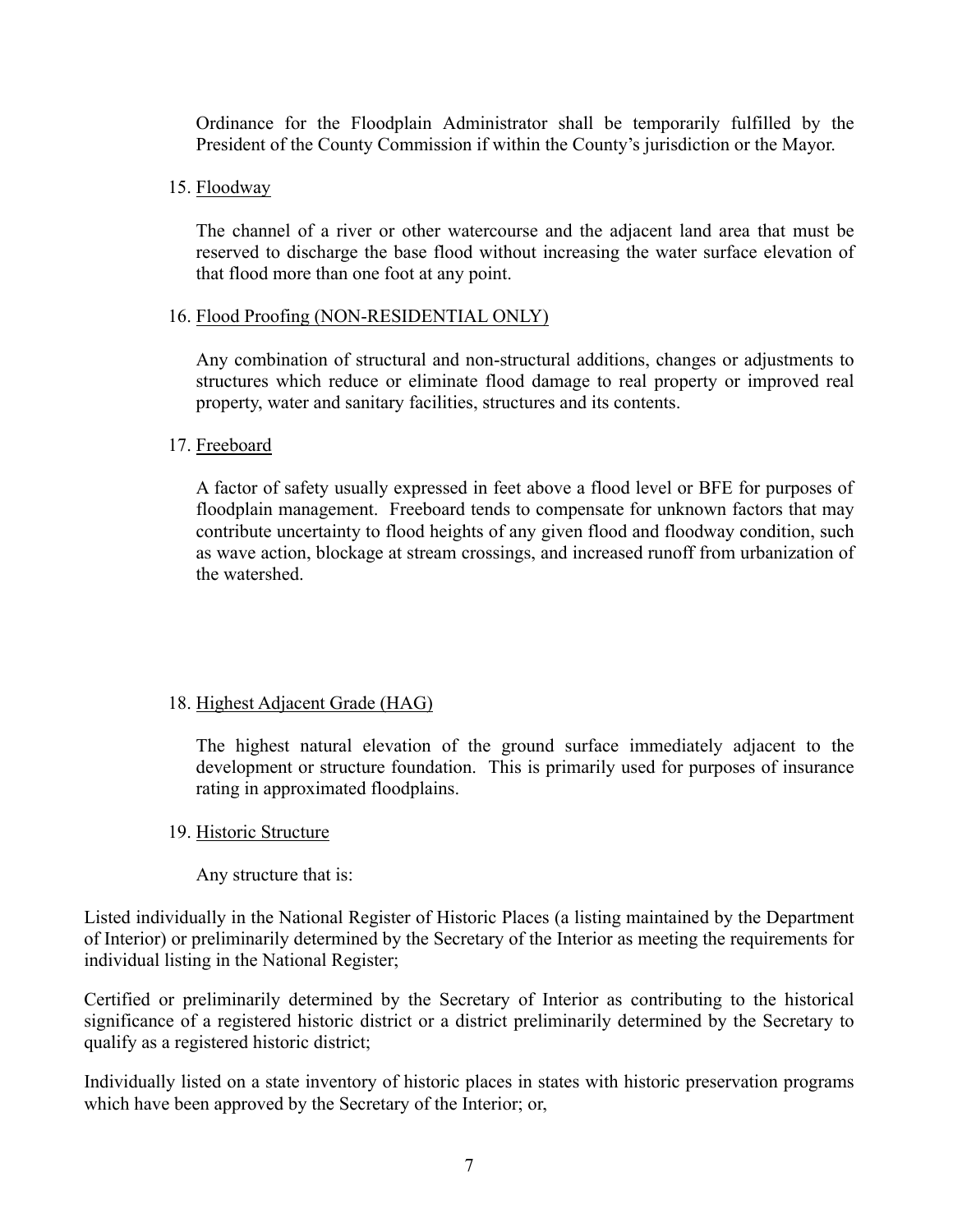Individually listed on a local inventory of historic places in communities with historic preservation programs that have been certified either:

By an approved state program as determined by the Secretary of the Interior; or, Directly by the Secretary of Interior in states without approved programs.

#### 22. Interested Person or Party

"Interested Person or Party" to include  $(1)$  the applicant;  $(2)$  the owner(s) of the subject property; (3) at least one adult residing in any residence on the subject property at the time the Floodplain Permit Application is filed; (4) owners of any adjacent property; and (5) at least one adult residing in any residence on the adjacent property at the time the Floodplain Permit Application is filed.

## 20. Licensed Manufactured Home Dealer

A business licensed to sell manufactured homes in the State of West Virginia as set forth in the West Virginia Code.

## 21. Licensed Manufactured Home Installer

A contractor licensed to install manufactured homes in the State of West Virginia as set forth in the West Virginia Code.

## 22. Licensed Professional Surveyor

Any person licensed by the West Virginia State Board of Examiners of Land Surveyors to engage in the practice of land surveying as defined in the West Virginia Code.

#### 23. Lowest Adjacent Grade (LAG)

Lowest natural elevation of the ground surface immediately adjacent to the proposed development or structure foundation. The primary use of the LAG is to determine whether the structure is located within a special flood hazard area by comparing it to the base flood elevation.

#### 24. Lowest Floor

The lowest floor of the lowest enclosed area (including basement). An unfinished enclosure constructed with flood resistant materials as defined in FEMA Technical Bulletin 2-93 (FIA-TB-2) and usable solely for parking of vehicles, building access or storage in an area other than a basement area is not considered a building's lowest floor; Provided, that such enclosure has proper flood openings and is not built so as to render the structure in violation of the applicable non-elevation design requirements of this Ordinance.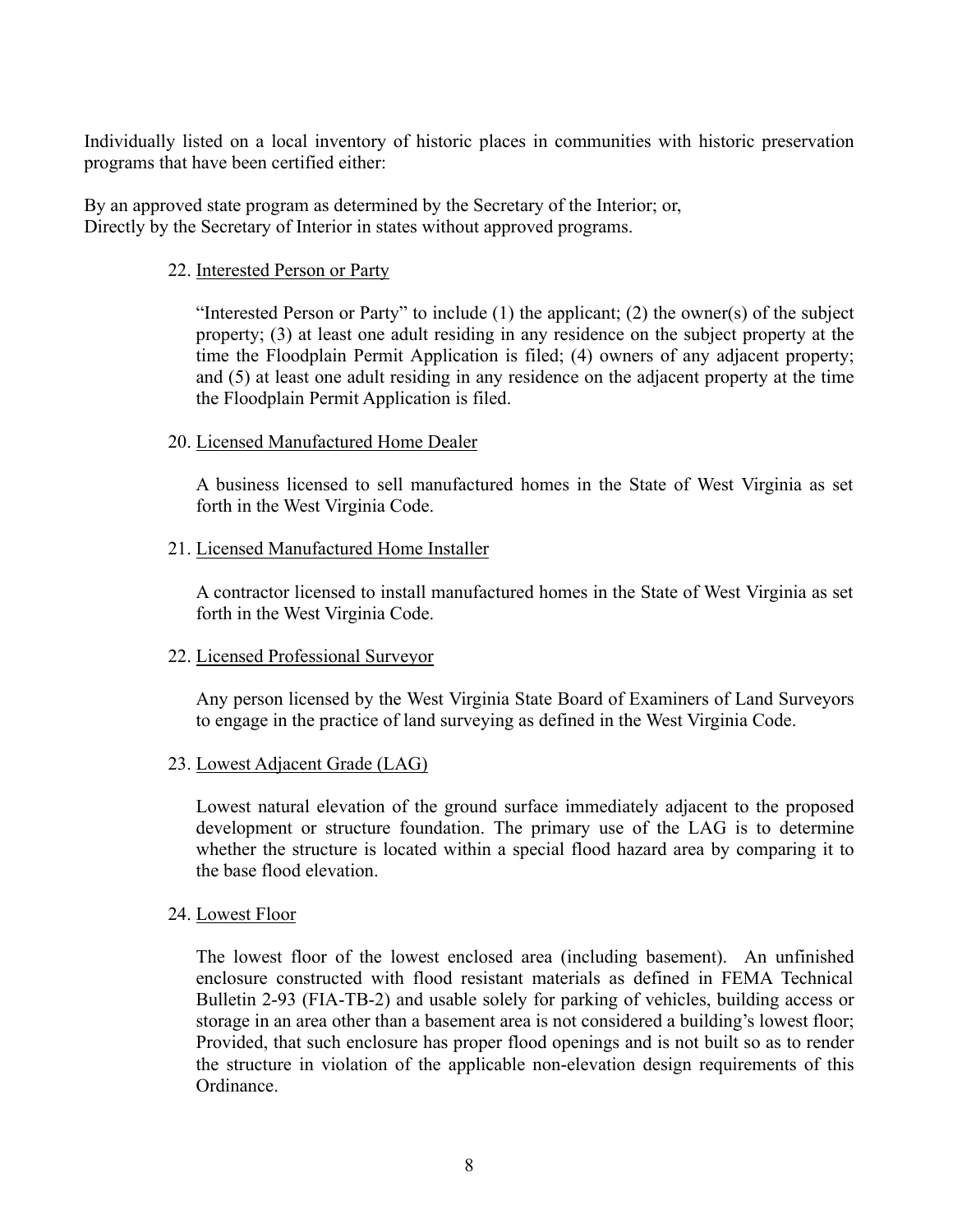#### 25. Manufactured Home

A structure, transportable in one or more sections, which is built on a permanent chassis and is designed for use with or without a permanent foundation when connected to the required utilities. The term "manufactured home" does not include a "recreational vehicle".

#### 26. New Construction

Structures for which the start of construction as herein defined commenced on or after (all and including any subsequent improvements to such structures. Any construction started after effective date of \*\*\*\*\*\*\*\* first floodplain ordinance adopted by Wyoming County and before the effective start date of this floodplain management ordinance is subject to the ordinance in effect at the time the ordinance was issued, provided the start of construction was within 180 days of permit issuance.

#### 27. One-Hundred (100) Year Flood

A flood that has one chance in one-hundred or a one percent or greater chance of being equaled or exceeded in any given year. (See Base Flood Elevation also)

#### 28. Person

Any individual or group of individuals, corporation, limited liability corporation, partnership, association or other entity, including State and Local governments and agencies.

#### **29.** Practice of Engineering

Any service or creative work, as described in West Virginia Code §30-13-1 et seq., the adequate performance of which requires engineering education, training and experience in the application of special knowledge of the mathematical, physical, and engineering sciences to such services or creative work as consultation, investigation, evaluation, planning and design of engineering works and systems; planning the use of land and water; teaching of advanced engineering subjects, engineering surveys and studies; and the review of construction for the purpose of assuring compliance with drawings and specifications any of which embraces such services or work, either public or private, in connection with any utilities, structures, buildings, machines, equipment, processes, work systems, projects and industrial or consumer products or equipment of a mechanical, electrical, hydraulic, pneumatic or thermal nature, insofar as they involve safeguarding life, health or property, and including such other professional services as may be necessary to the planning, progress and completion of any engineering services. Engineering surveys include all survey activities required to support the sound conception, planning, design, construction, maintenance and operation of engineered projects.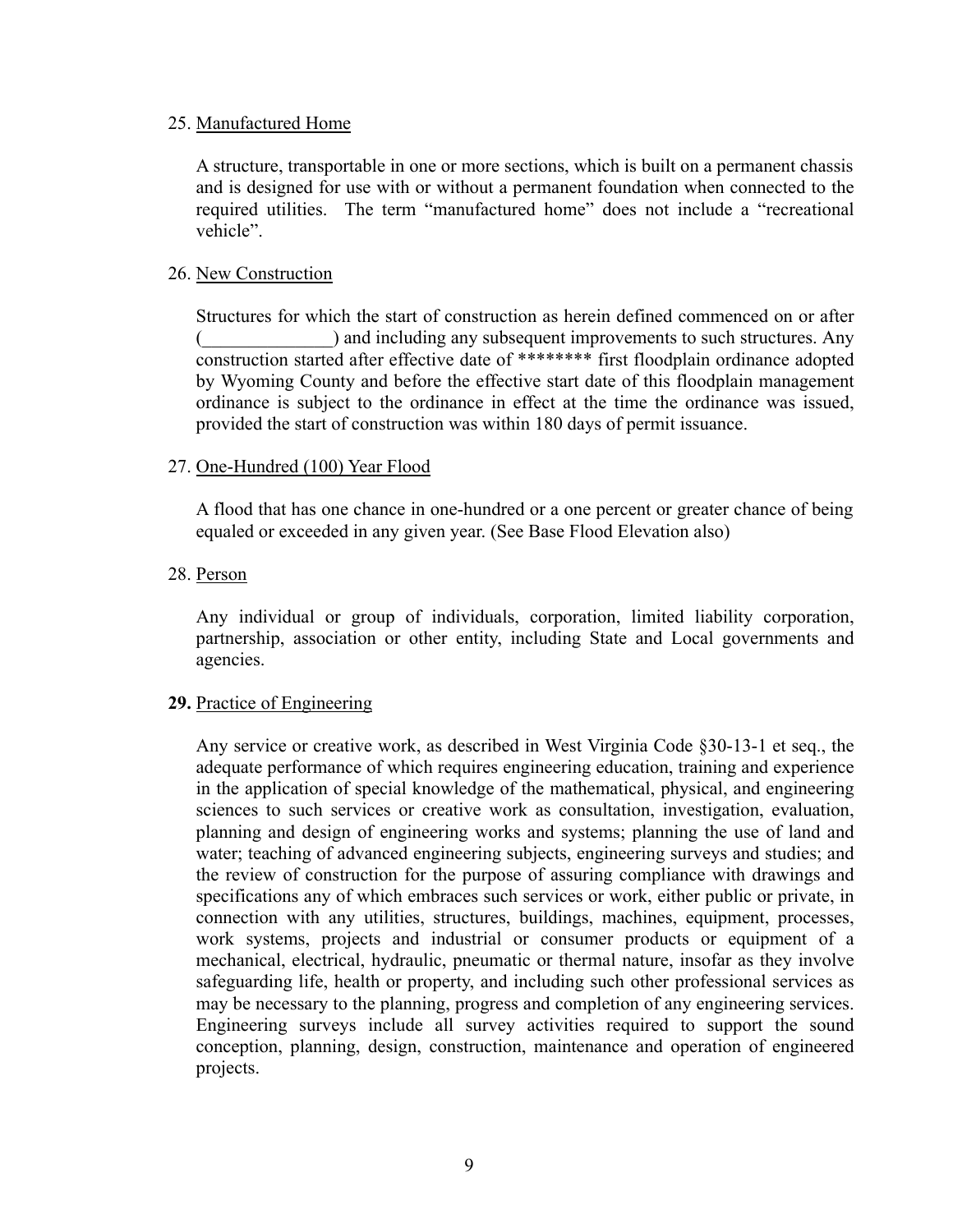Any person who practices any branch of the profession of engineering or who, by verbal claim, sign, advertisement, letterhead, card or in any other way represents himself to be a Registered Professional Engineer, or by using another title implies that he is a Registered Professional Engineer or that he is registered under West Virginia Code, §30-13-1 et seq. or who holds himself out as able to perform, or who performs any engineering service or work or any other service designated by the practitioner which is recognized as engineering, is considered to practice or offer to practice engineering within the meaning and intent of West Virginia Code §30-13-1 et seq.

#### 30. Principally Above Ground

Where at least 51 percent of the Actual Cash Value of a structure, less land value, is above ground. [44 Code of Federal Regulations §59.1]

## 31. Professional

Any "professional" including but not limited to a "contractor", "developer", "engineer", "architect", "hydrologist", "land surveyor", etc., acting in any capacity with respect to this Ordinance, must be licensed by the State of West Virginia, when certification or licensure from the State of West Virginia is so required.

#### 32. Reasonably Safe from Flooding

Means that during the base flood, or any other known flooding by the Floodplain Administrator, water should not damage structures and any subsurface waters related to the base flood, and should not damage existing or proposed structures. Ways of determining Reasonably Safe from Flooding may be 3 feet above Highest Adjacent Grade, above high water marks from historic flooding, using topographic extrapolation from contour lines or utilizing the advisory flood height data on the WV Flood Tool.

#### 33. Recreational Vehicle

A vehicle which is:

built on a single chassis;

400 square feet or less when measured at the largest horizontal projection; Designated to be self-propelled or permanently towable by a light duty truck. and Designed primarily not for use as a permanent dwelling but as temporary living quarters for recreational, camping, travel, or seasonal use.

#### Registered Professional Engineer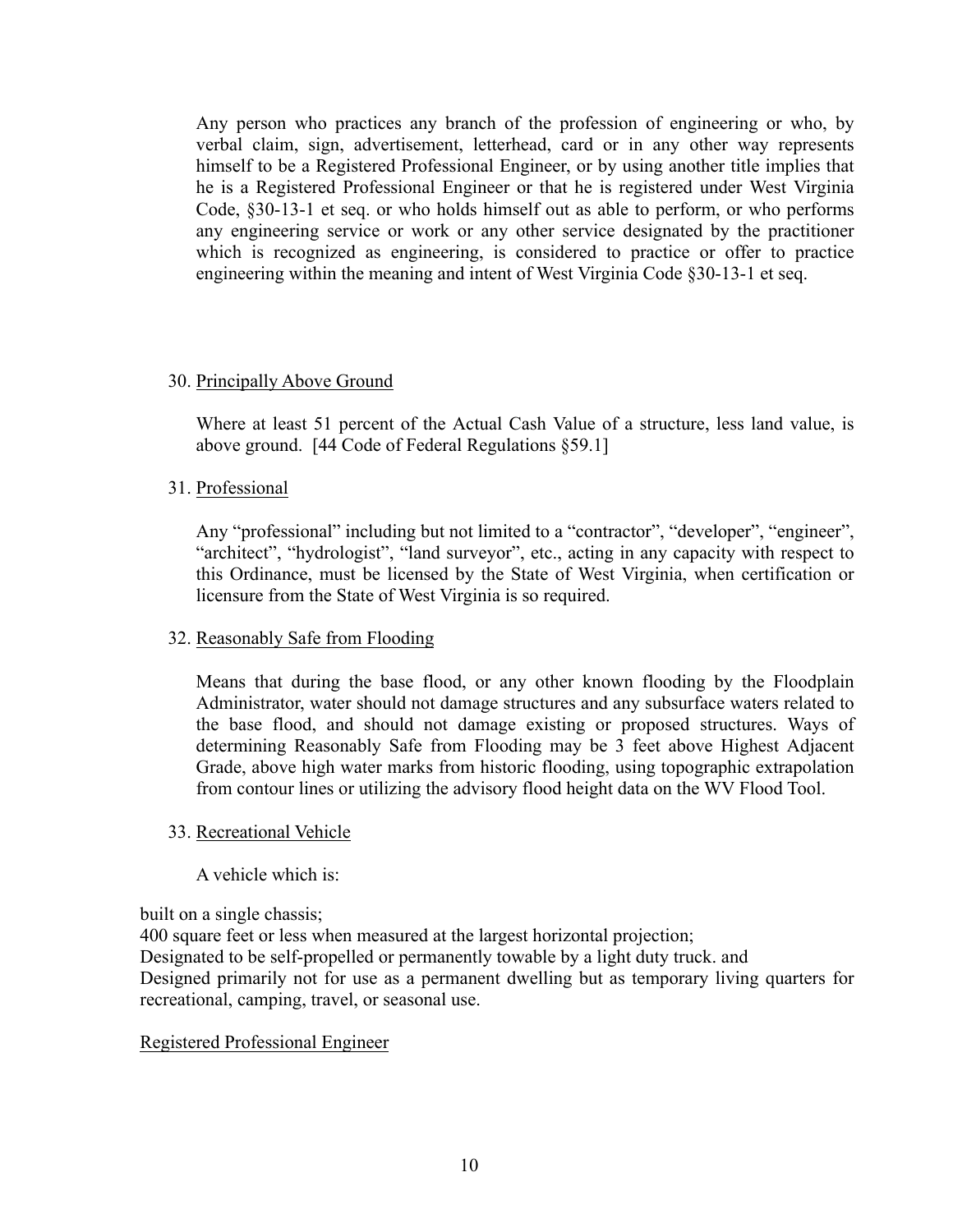A person who has been duly registered or licensed as a registered professional engineer by the West Virginia State Board of Registration for Professional Engineers as required by W.Va. Code §30-13-13 et seq.

#### Remedy a Violation

To bring a structure or other development into compliance with the requirements of this Ordinance, or if full compliance is not possible, to reduce the adverse impact of the non-compliance to the greatest extent feasible.

#### Special Flood Hazard Area

The land in the Floodplain Area subject to a one percent or greater chance of flooding in any given year. Special flood hazard areas are designated by the Federal Emergency Management Agency in Flood Insurance Studies and on Flood Insurance Rate Maps as Zones A, AE, AO, A1-30, and A99. The term includes areas shown on other flood hazard maps that are specifically listed or otherwise described in this Ordinance.

#### Start of Construction

## (*The definition for start of construction is to be used only when calculating the starting time for expiration of a Floodplain Permit.)*

The date the Floodplain Permit was issued, including Floodplain Permit for substantial improvement or repair of substantial damage provided the actual start of construction, repair, reconstruction, rehabilitation, addition, placement or other improvement was within 180 days of the Floodplain Permit date. The actual start means either the first placement of permanent construction on a site, such as the pouring of slabs or footings, the installation of piles, the construction of columns, or any work beyond initial excavation, or the placement of a manufactured home on a foundation. Although a Floodplain Permit must be obtained prior to beginning, permanent construction does not include land preparation, such as clearing, grading and filling, nor does it include the installation of streets and/or walkways, nor does it include excavation for a basement, footings, piers or foundations or the erection of temporary forms, nor does it include the installation on the property of accessory buildings, such as garages or sheds not occupied as dwelling units or not part of the main structure. For an alteration, the actual start of construction means the first alteration of any wall, ceiling, floor or other structural part of a building, whether or not that alteration affects the external dimensions of the building.

#### State Coordinating Office

The West Virginia Division of Homeland Security and Emergency Management.

#### Stream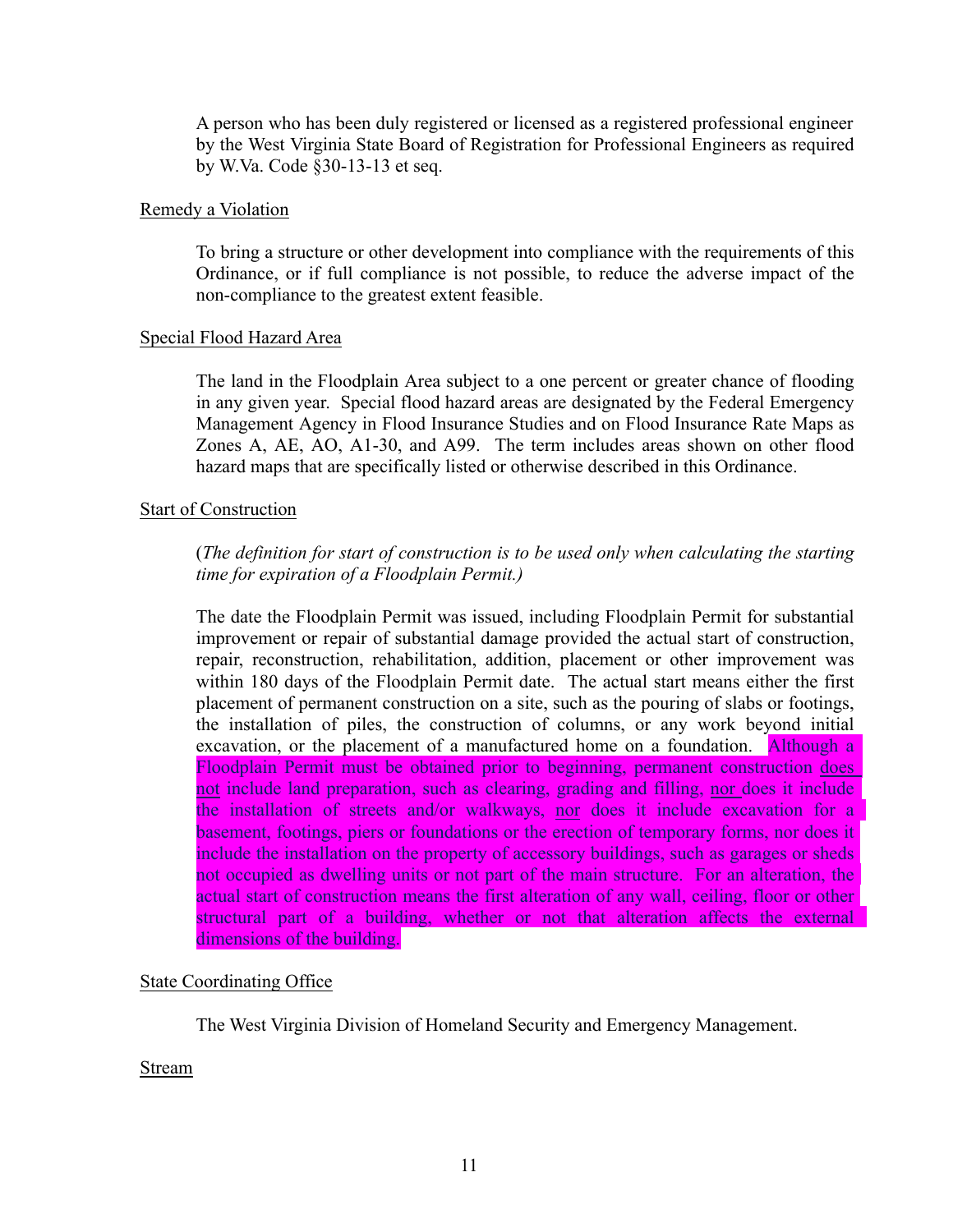As defined in West Virginia Code §7-1-3u, any watercourse, whether natural or manmade, distinguishable by banks and a bed, regardless of its size, through which water flows continually or intermittently, regardless of its volume.

#### Structure

A walled and roofed building, including a gas or liquid storage tank that is principally above ground, as well as a manufactured home.

#### Subdivision

Development that includes a creation of individual land parcels for future sale. It does not include development where rights-of-way or easements are obtained and recorded.

#### Subject Property

"Subject property" includes the surface tract(s) upon which the proposed development is planned and for which the Floodplain Permit Application is submitted.

#### Substantial Damage

Damage of any origin sustained by a structure whereby the cost of restoring the structure to its before damage condition would equal or exceed 50 percent of the fair market value of the structure before the damage occurred. Substantial damage also means cumulative flood-related damages sustained by a structure on two separate occasions during a 10 year period for which the cost of repairs at the time of each flood event equals or exceeds 25 percent of the fair market value of the structure before the damage occurred. See "Substantial Improvement".

#### Substantial Improvement

Any repair, reconstruction, rehabilitation, addition, or other improvement of a structure, the cost of which equals or exceeds 50 percent of the fair market value of the structure before the start of construction of the improvement.

This term includes structures, which have incurred "substantial damage", as defined herein regardless of the actual repair work performed. The term does not, however, include any project for improvement of a structure to correct existing violation(s) of State or Local Health, Sanitary or Safety Code Specifications which have been identified by the Local Code Enforcement Official and which are the minimum necessary to assure safe living conditions.

Historic structures undergoing repair or rehabilitation that would constitute a substantial improvement as defined above, must comply with all Ordinance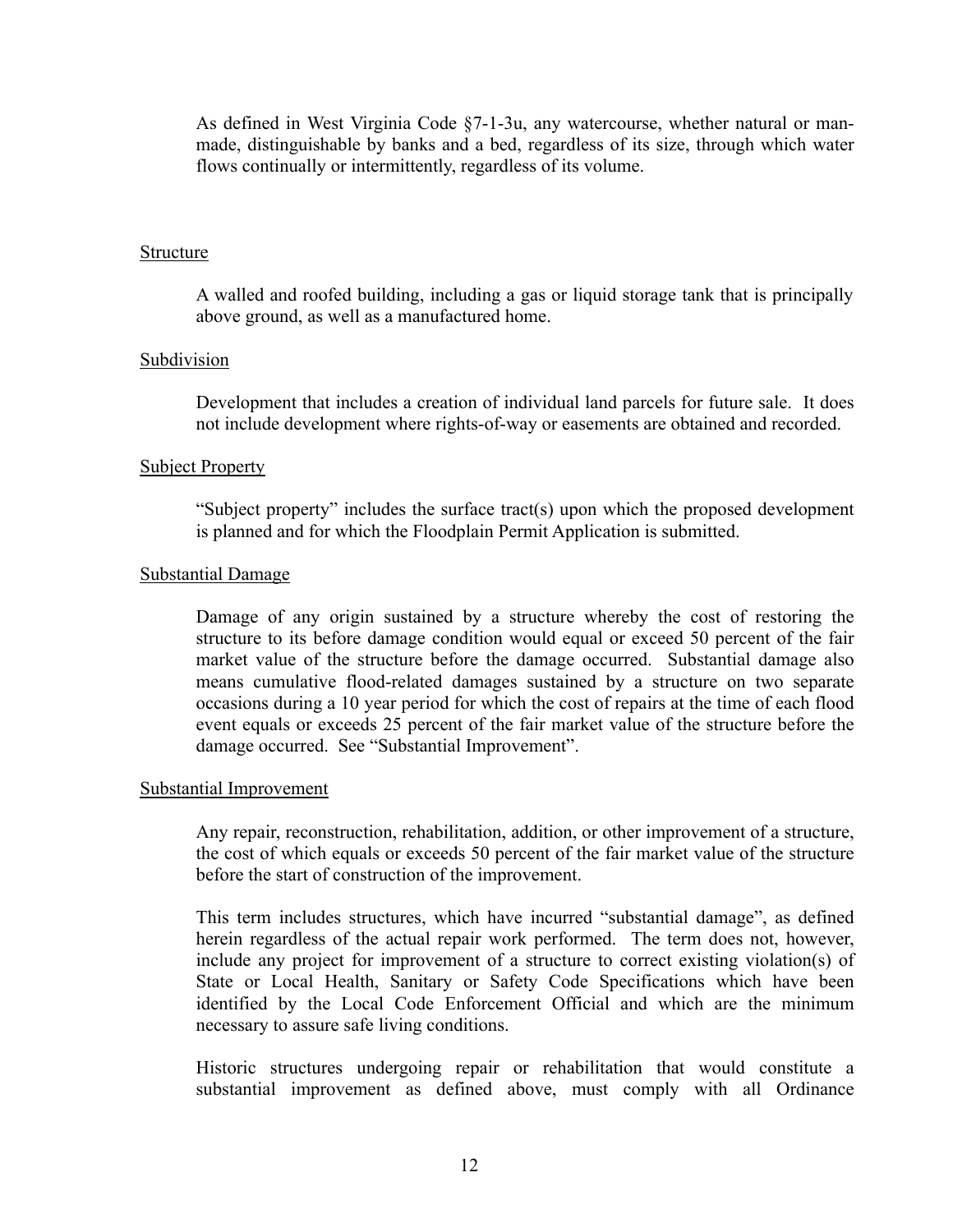requirements that do not preclude the structure's continued designation as a historic structure. Documentation that a specific Ordinance requirement will cause removal of the structure from the National Register of Historic Places or the State Inventory of Historic Places must be obtained from the Secretary of the Interior or the State Historic Preservation Officer. Any exemption from Ordinance requirements will be the minimum necessary to preserve the historic character and design of the structure.

For the purpose of this definition improvement is considered to occur when the first alteration of any wall, ceiling, floor or other structural part of the building commences whether or not the alteration affects the external dimensions of the structure.

#### Top of Bank

The lines depicted on the FIRM maps delineating each side of a stream indicate the top of the bank. In the field a professional familiar with fluvial geomorphology should document the top of the bank. When a professional is not employed the top of the bank will be considered to be the top of the first significant slope landward of the water's edge when it is followed by at least 50 feet of relatively flat land.

#### Variance

A grant of relief by a community from the terms of a floodplain management regulation.

#### Violation

The failure of any structure or development to be fully compliant with all requirements of this Ordinance. A structure or other development without the elevation certificate, other certifications, or other evidence of compliance required by this Ordinance is presumed to be in violation until such time as the documentation is provided. No future improvements or developments can be made to structures found to be in violation unless the development is to bring the structure into compliance with the current ordinance.

## **ARTICLE III – ESTABLISHMENT OF THE SPECIAL FLOOD HAZARD AREA**

#### Section 3.1 Identification

The identified special flood hazard area shall be those areas of Wyoming County which are subject to a one percent or greater chance of flooding in any given year as shown on the Flood Insurance Rate Map (FIRM) and described in the Flood Insurance Study (FIS) prepared for Wyoming County by the Federal Emergency Management Agency (FEMA) dated May 16, 2006, or the most recent revision thereof including all digital data developed as part of the FIS.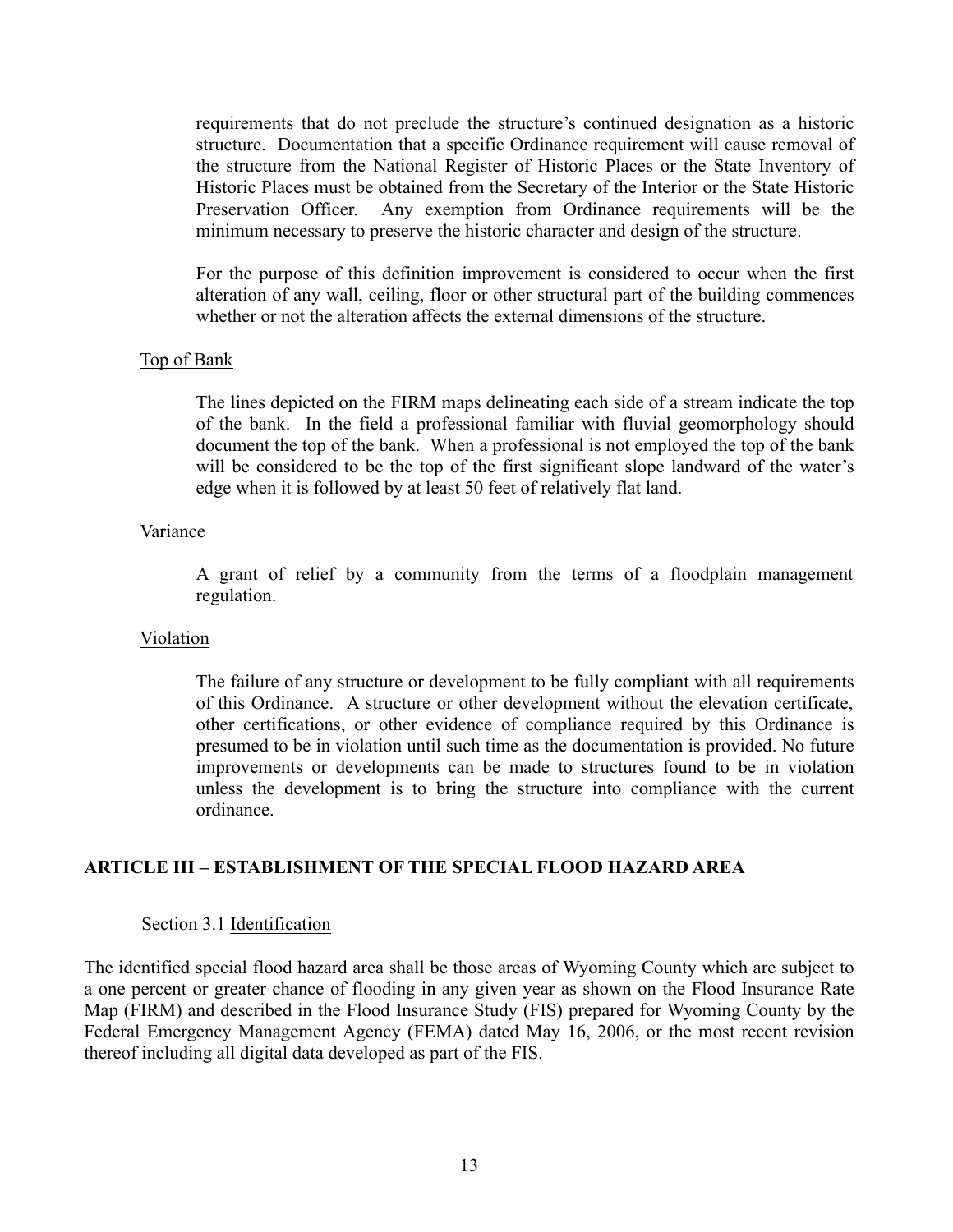The identified special flood hazard area shall also be those special flood hazard areas which have been identified as flood hazard areas by Wyoming County by use of historic or other technical data and shown on an officially recognized **"**FIRM". These areas shall be designated as appropriate with the level of technical data described below and shall be managed accordingly.

# Section 3.2 Descriptions of Special Flood Hazard Areas

The identified special flood hazard area shall consist of the following four specific areas:

The Floodway Area shall be those areas of AE zone identified as Floodways in the FIS and as shown on the FIRM. The term shall also include any floodway areas delineated by developers in the approximated floodplain and designated as such by the community.

The AE Area Without Floodway shall be those areas identified as an AE Zone on the FIRM included in the FIS prepared by FEMA for which 100-year flood elevations have been provided but no Floodway has been delineated.

The Approximated floodplain shall be those areas identified as an A Zone on the FIRM included in the FIS prepared by FEMA and for which no one hundred (100) year flood elevations have been provided

> a. The AO and AH floodplain those areas identified as Zones AO and AH on the FIRM and in the FIS. These areas are subject to inundation by 1-percent-annual-chance shallow flooding where average depths are between one and three feet. In Zones AO and AH, drainage paths shall be established to guide floodwaters around and away from structures on slopes.

## Section 3.3 Changes in Designation of Area

The delineation of the identified special flood hazard area may be revised by Wyoming County where natural or man-made changes have occurred and/or more detailed studies conducted or undertaken by the U.S. Army Corps of Engineers, a River Basin Commission or other qualified agency or individual document the necessity for such changes. However, prior to any such change, approval must be obtained from the Federal Emergency Management Agency.

A County's base flood elevations may increase or decrease resulting from physical changes affecting flooding conditions. As soon as practical but, not later than six months from the date such information becomes available, the County shall notify FEMA of the changes by submitting technical or scientific data.

Wyoming County may identify and regulate new flood hazard or ponding areas. These areas shall be delineated on a "Local Flood Hazard Map" using best available topographic data and locally derived information such as flood of record, historic high water marks and/or approximate study methodologies.

Section 3.4 Elevations Prevail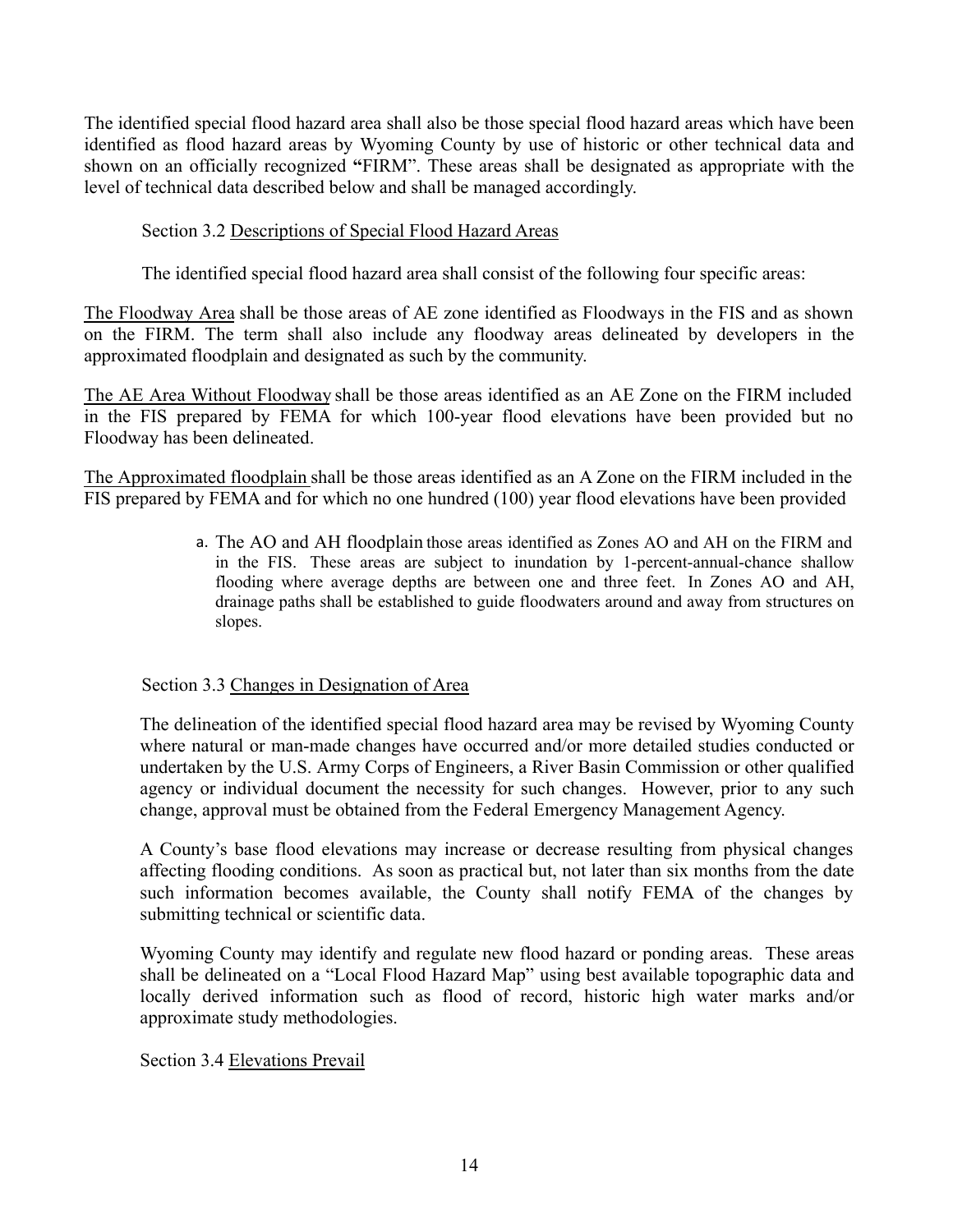If the lowest natural grade adjacent to proposed development is *above* the Base Flood Elevation, and the following is provided to the Floodplain Administrator:

elevation information and a site plan demonstrating that all proposed development will occur above the Base Flood Elevation **or**,

a Letter of Map Amendment (LOMA) from FEMA removing the site from the SHFA

then the site shall be considered to be outside the Floodplain Area and shall not be required to conform to the provisions of this Ordinance.

If the lowest natural grade adjacent to proposed development is *below* the Base Flood Elevation, the site shall be considered to be within the Floodplain Area and the proposed structure shall be required to conform to all appropriate provisions of this Ordinance.

#### Section 3.5 Boundary Disputes

Should a dispute concerning any district boundary arise, an initial determination shall be made by the Floodplain Administrator and any party aggrieved by this decision may appeal to the County Commission sitting as the "Floodplain Appeals Board". The burden of proof shall be on the appellant/applicant.

# **ARTICLE IV – UTILIZATION OF THE SPECIAL FLOOD HAZARD AREA**

Section 4.1 Floodway

Within any Floodway Area (F1), no encroachments, including fill, new construction, substantial improvements, or other development shall be permitted unless it has been demonstrated through hydrologic and hydraulic analysis performed in accordance with standard engineering practice that the proposed encroachment would not result in any increase in flood levels during the occurrence of the base flood discharge. The resultant engineering study shall include a cover letter, signed and sealed by the responsible professional, providing a statement of findings in basic terms. In addition, studies, analyses, computations, etc., shall be submitted in sufficient detail to allow a thorough technical review by the Floodplain Administrator.

Because Floodways present increased risk to human life and property due to their relatively faster and deeper flowing waters the Floodways shall be preserved to the greatest extent possible.

New development shall not be permitted in the Floodway where reasonable alternatives exist elsewhere. In addition to the requirements below the applicant shall demonstrate that there are no reasonable alternatives other than the Floodway encroachment before a permit is issued.

> a. When the Floodway is the only reasonable alternative the applicant shall demonstrate that the Floodway encroachment is the minimum necessary to accomplish the project.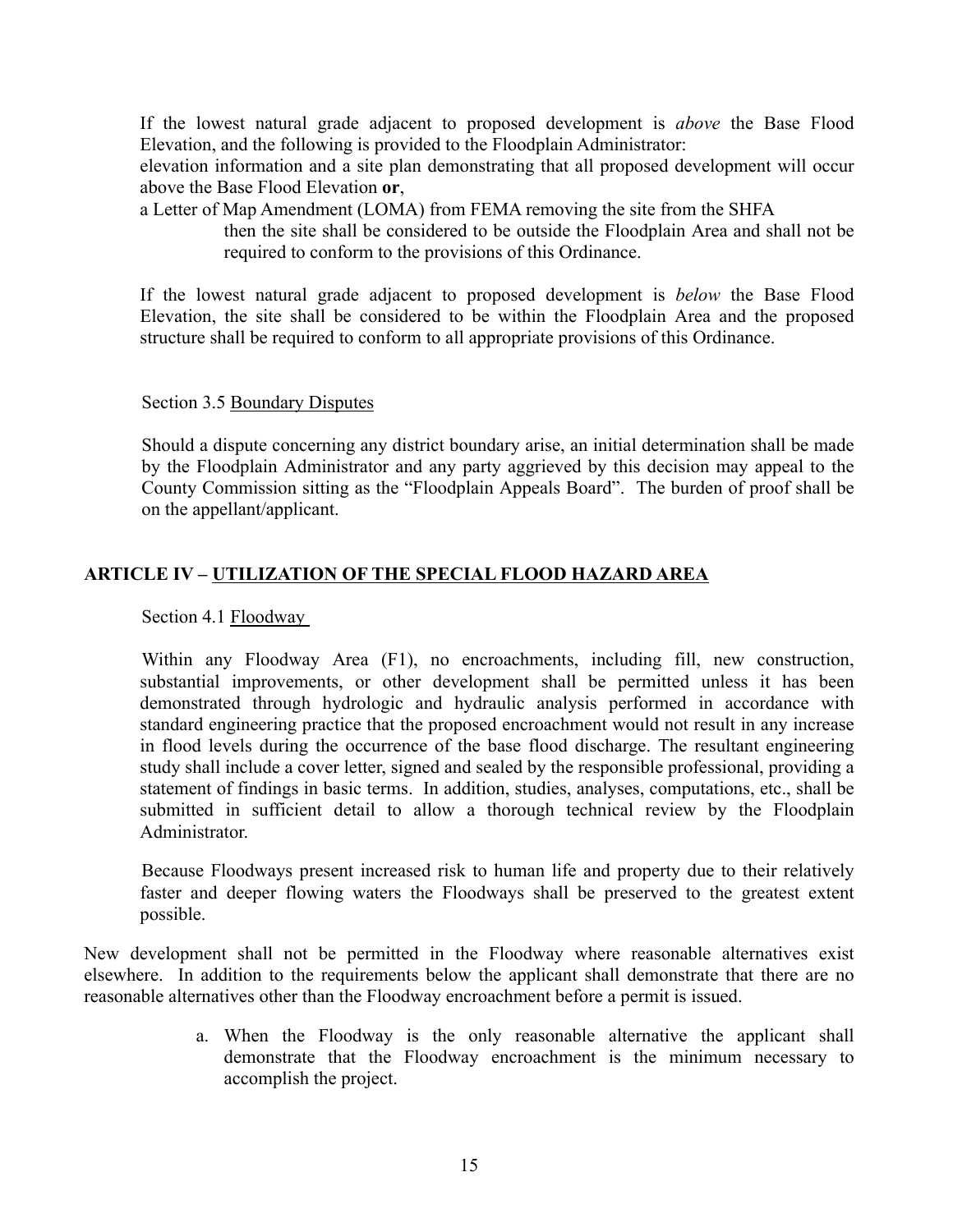- b. All permitted uses, activities, and development shall be undertaken in strict compliance with the flood proofing and related provisions contained herein, and in all other applicable Federal and State Law, Ordinances and Regulations.
- c. In special flood hazard areas for which no regulatory floodway has been designated, the regulatory floodway for small, single lot development not incorporating significant amounts of fill can, at the discretion of Wyoming County, be determined to be the channel of the stream and the adjacent land areas to a distance of one-half the width of the special flood hazard area as measured from the top of the bank nearest the site to the upland limit of the 1% annual chance special flood hazard area boundary.

## Section 4.2 AE Zone Without Floodway Area

Within any AE Zone Without Floodway Area, no new construction or development shall be allowed unless it is demonstrated that the cumulative effect of the proposed development, when combined with all other existing and anticipated development, will not increase the elevation of the 100-year flood more than one (1) foot at any point

Section 4.3 Approximated Floodplain (Zone A)

Within any Approximated Floodplain Area:

The Floodplain Administrator shall use elevation and floodway information from Federal, State, or other acceptable sources when available to determine the elevation above which development will be reasonably safe from flooding.

When data from an acceptable source is not available, the Floodplain Administrator shall review, or shall cause to be reviewed; all proposed development to determine (1) the amount being invested and (2) the specific flood risk at the site. The Floodplain Administrator shall then require the applicant to determine the elevation above which the development and adjacent properties including but not limited to existing buildings will be reasonably safe from flooding using hydrologic and hydraulic analyses or other techniques. When hydrologic and hydraulic analyses are required, they shall only be prepared by a registered professional engineer who shall certify that the methods used correctly reflect currently accepted technical concepts. The resulting study shall include a cover letter, signed by the responsible professional, providing a statement of findings in basic terms. In addition, studies, analyses, computations, etc. shall be submitted in sufficient detail to allow a thorough technical review by the Floodplain Administrator.

Any development and/or use of land shall be permitted provided that all such uses, activities and/or development shall be undertaken in strict compliance with the flood-proofing and related provisions contained herein and in all other applicable Federal and State Laws, Ordinances and Regulations.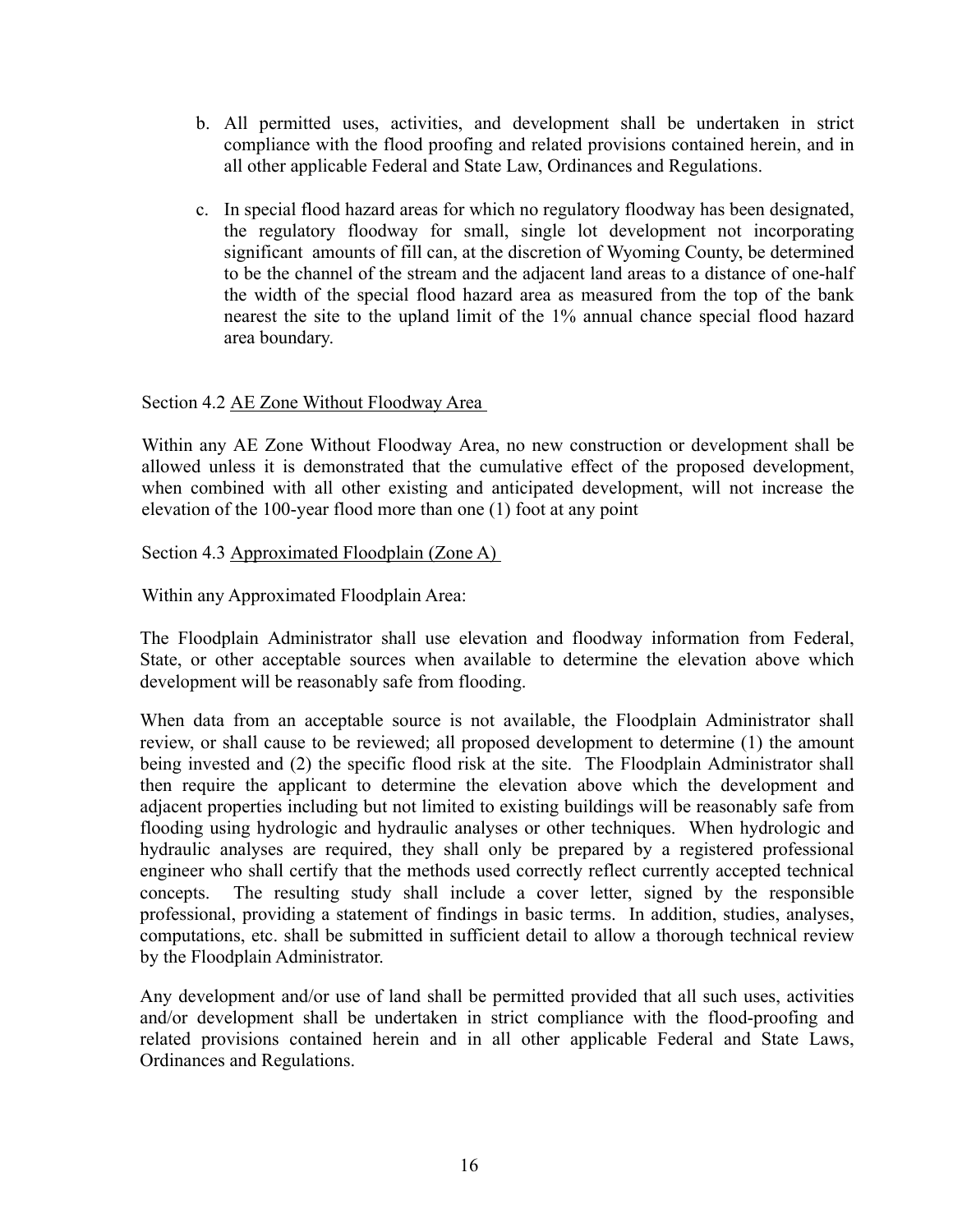Within any apportioned Floodplain Zone (Zone A) without Floodway Area, no new construction or development shall be allowed unless it is demonstrated that the cumulative impact of the proposed development, when combined with all other existing and anticipated development, will not increase the elevation of the 100-year flood more than one (1) foot at any point.

## Section 4.4 Alteration or relocation of a stream

Whenever a developer intends to alter or relocate a stream within the special flood hazard area the developer shall notify in writing, by certified mail, Wyoming County's Floodplain Administrator, the State Coordinating Office, any adjacent communities and any adjacent property owners of all such intended activities prior to the alteration or relocation of the stream. Copies of all required notifications must be submitted to the Federal Emergency Management Agency. In addition prior to issuing the local permit the Floodplain Administrator shall require copies of all necessary permits from those governmental agencies from which Federal or State Law requires approval

The developer shall also assure Wyoming County in writing that the flood carrying capacity within the altered or relocated portion of the stream will be maintained. The Floodplain Administrator may require the applicant to demonstrate that the altered or relocated portion of stream will provide equal or greater conveyance than the original stream segment. If hydrologic and hydraulic analyses are required, they shall only be undertaken by a registered professional engineer, who shall certify that the methods used correctly reflect currently accepted technical concepts. The resulting study shall include a cover letter, signed by the responsible professional, providing a statement of findings in basic terms. In addition, studies, analyses and computations shall be submitted in sufficient detail to allow a thorough technical review by the Floodplain Administrator.

Alteration of a stream includes placement of temporary or permanent culverts, bridges or other stream crossings. The Floodplain Administrator may require the use of certain "best practice" techniques in the construction of bridges, culverts or stream crossings to prevent damage, loss of stream crossings and localized flooding caused by blockage. These techniques may include, but are not limited to, wing walls, trash grates or requiring openings to be of sufficient size to pass debris and/or anticipated future increases in flood heights.

All new and replacement bridges, culverts and other stream crossings shall adhere to the relevant anchoring requirements contained in this Ordinance.

The developer is required to provide the County a legal agreement detailing all scheduled inspections and maintenance to be performed on altered or relocated watercourses including culverts, bridges and other stream crossings. It shall be the responsibility of the applicant to transfer the agreement to the purchaser when the land associated with the watercourse alteration is transferred. A copy of all new agreements shall be provided to the Floodplain Administrator. Failure to transfer the agreement and provide a signed copy to the Floodplain Administrator shall subject the violator to the penalties set forth in Section 8.4 of this Ordinance.

When any watercourse alteration has occurred, the applicant must submit any maps, computations or other material required by the Federal Emergency Management Agency (FEMA) to revise the Flood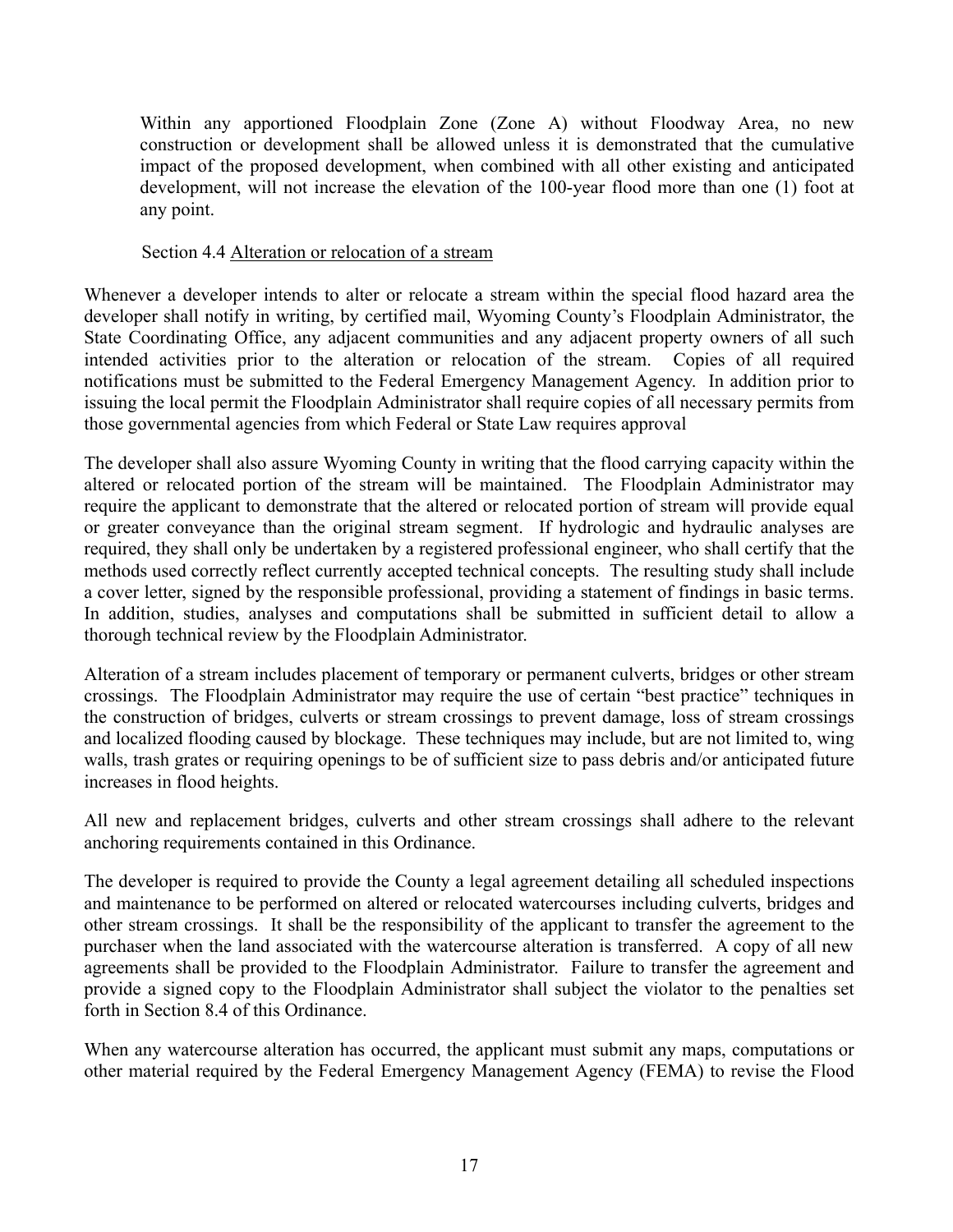Insurance Study (FIS) and/or Flood Insurance Rate Maps (FIRM), when notified by the Floodplain Administrator, and must pay any fees or other costs assessed by FEMA for this purpose.

# **ARTICLE V – CRITERIA FOR BUILDING AND SITE PLAN APPROVAL**

Section 5.1 General

A Permit is required in order to determine whether all new construction or substantial improvements are:

Located in an identified Floodplain, Floodway or other special flood hazard area.

- a. Designated (or modified) and adequately anchored to prevent flotation, collapse, or lateral movement of the structure resulting from hydrodynamic and hydrostatic loads, including the effects of buoyancy.
- b. Constructed with material and utility equipment resistant to flood damage as outlined in FEMA Technical Bulletin 2-93 (FIA-TB-2) or the most recent revision thereof.
- c. Constructed by methods and practices that minimize flood damage.
- d. Constructed with electrical, heating, ventilation, plumbing and air conditioning equipment and other service facilities that are designed and/or located so as to prevent water from entering or accumulating within the components during flooding.
- e. To comply with West Virginia Code §11-3-3a concerning County Assessor "Building or Real Property Improvement Notice".
- f. Approved by County Health Department for Well, Septic and other permits to assure facilities are designed and located in compliance with the flood damage reduction requirements of this Ordinance.

Section 5.2 Basic Format

The basic format of the permit shall include the following:

Name and address of applicant.

Name and address of owner of land on which proposed development is to occur.

Applicant shall provide names, addresses, and valid West Virginia license numbers of all contractors working at the building site, or affidavits stating that work is being performed by individuals exempt from contractor licensing as set forth in Title 28, Series 2, section 3.9(b) of the West Virginia Code of State Regulations or the most recent revision thereof, if known at the time the Permit Application is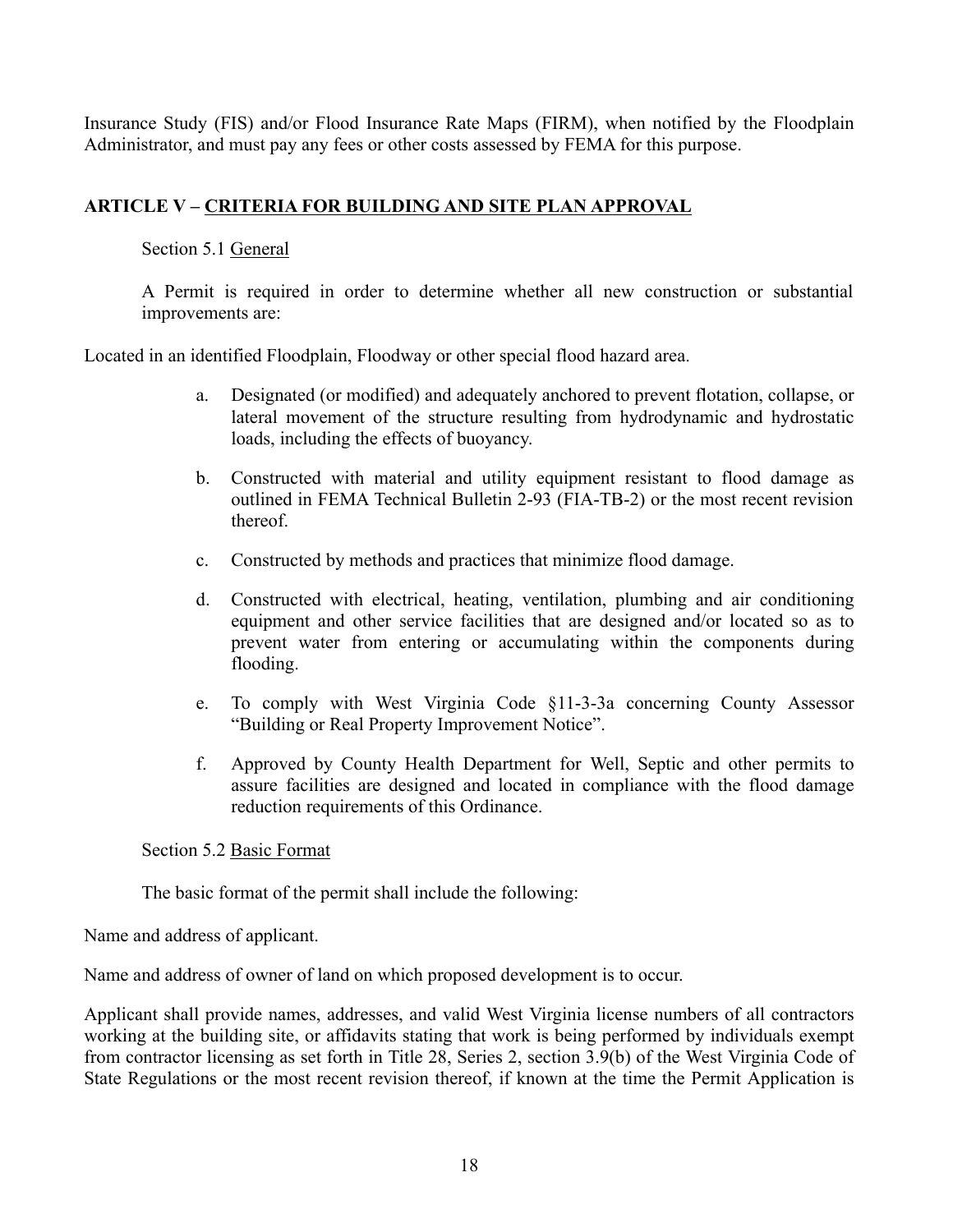submitted. If not known, applicant shall provide the information within 14 days of execution of a contract with its contractor(s) prior to beginning construction.

A description of site location sufficient to locate the proposed development including tax map and parcel numbers and most recent deed book and page number.

A standard site plan showing size and location of the proposed development as well as any existing buildings or structures. The site plan shall also show all adjacent roads and watercourses with direction of flow, the lowest adjacent grade to the proposed foundation and/or toe of fill, the Base Flood Elevation and the location of the Floodway boundary when applicable.

An acknowledgement that the applicant agrees to pay any and all fees associated with the permitting process as set forth in Article VII Sections 7.3 and 7.9 of this Ordinance.

An acknowledgment that the applicant agrees to allow The Floodplain Administrator and authorized representatives of floodplain management programs access to the development to inspect for compliance.

The contract required by West Virginia Code of State Regulations, Title 28, Series 4, and all addendums to the contract(s) shall be presented to the Floodplain Administrator for review within fourteen (14) business days of contract signing. The Floodplain Administrator shall keep copies of all contracts or addendums and shall file "redacted" copies of the contracts and addendums with the Clerk of the County Court in the Applicant's Permit Application File. The Floodplain Administrator shall consult with the applicant to redact proprietary and confidential information from the contracts and addendums that are not otherwise public information. Failure to present contract(s) or addendums for review shall void the permit. If a licensed contractor is not involved, or the work is of an aggregate construction cost value of less than ten thousand dollars including material and labor, a brief written description of proposed work and the estimated value will suffice.

Section 5.3 Elevation and Flood Proofing Information

All applicants are encouraged to exceed the minimum elevation requirements contained herein. Flood insurance rates can be lowered significantly by increasing the elevation of the lowest floor above the freeboard height required by this Ordinance.

Depending on the type of structure involved, the following information shall also be included in the application for work within the Special flood hazard area:

All structures, ductwork and electrical connections shall be elevated two feet above the Base Flood Elevation and:

A plan showing the size of the proposed structure and its relation to the lot where it is to be constructed.

A determination of elevations of the Base Flood, existing ground, proposed finished ground and lowest floor, certified by a registered professional engineer or licensed professional surveyor.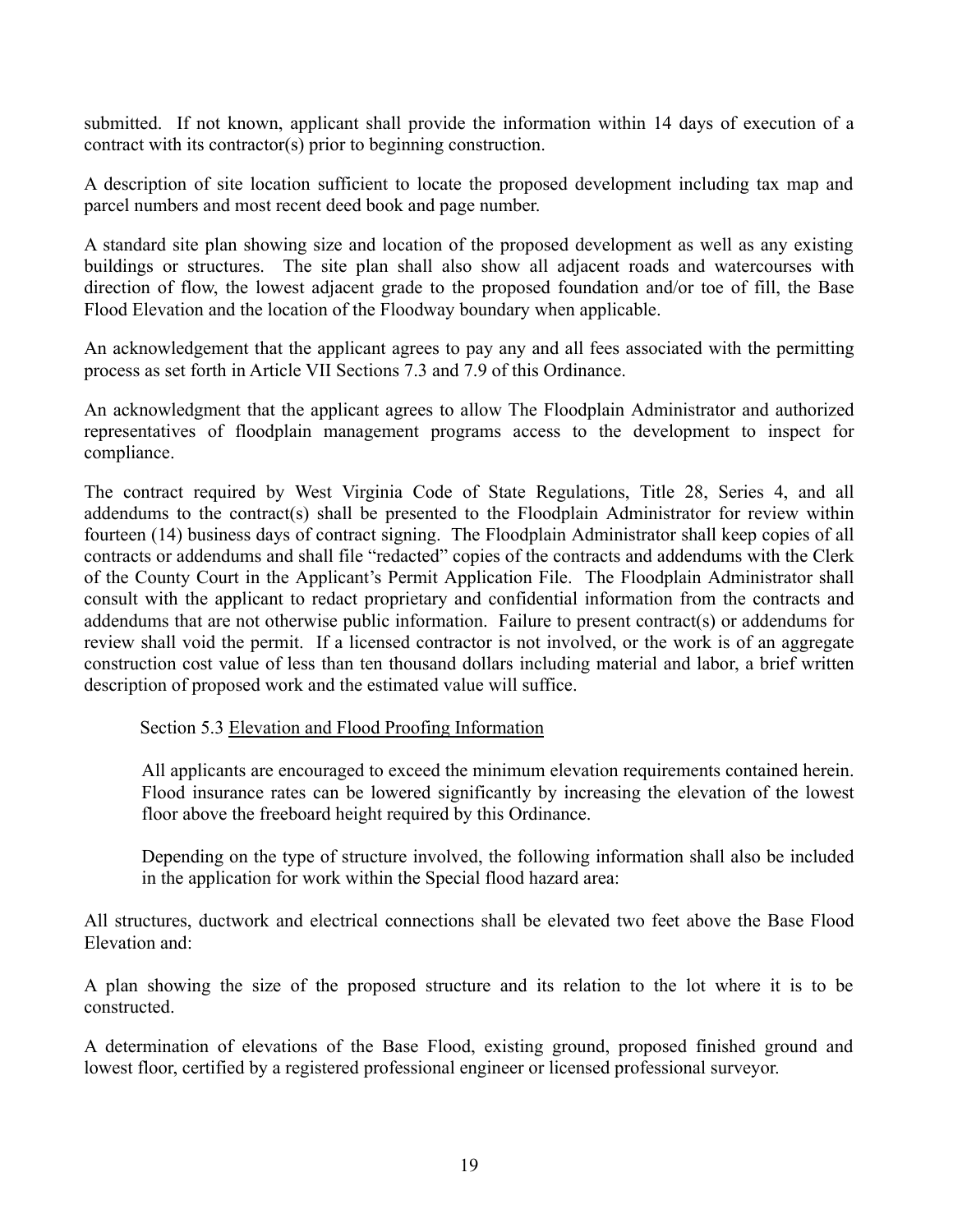Plans showing the methods of elevating the proposed structure including details of proposed fills, pile structures, retaining walls, foundations, erosion protection measures, etc. When required by the Floodplain Administrator, a registered professional engineer or architect shall prepare the plans.

Plans showing the methods used to protect utilities (including sewer, water, telephone, electric, gas, etc.) from flooding to two feet above the Base Flood Elevation at the building site.

During the course of construction, as soon as the basic elements of the lowest floor are in place and before further vertical construction, it is highly recommended that the applicant check for error by obtaining elevation data completed by a registered professional engineer or licensed professional surveyor certifying the height of the lowest floor. If a mistake in elevation has been made this is the best time to correct the error.

A finished construction elevation certificate must be prepared by a licensed professional surveyor or others of demonstrated qualification. The elevation certificate must confirm the structure in question together with attendant utilities are elevated in compliance with permit conditions.

A Non-Conversion Agreement shall be signed by the applicant whenever the Floodplain Administrator determines that the area below the first floor could be converted to a non-conforming use (generally applies to enclosed areas below base flood elevation that are 5 ft. high or more). This agreement shall state:

The area below Base Flood Elevation shall not be converted for use other than for parking, building access or for allowable storage as detailed in this Ordinance.

The applicant agrees to notify prospective purchasers of the existence of the Non-Conversion Agreement. It shall be the responsibility of the applicant to transfer the agreement at closing to the purchaser through notarized signature, a copy of all new Non-Conversion Agreements shall be provided to the Floodplain Administrator. Failure to transfer the Non-Conversion Agreement and provide a signed copy to the Floodplain Administrator shall subject the violator to the penalties set forth in Section 8.4 of this Ordinance.

B. All structures shall be flood proofed to two feet above the Base Flood Elevation (nonresidential structures only):

All applicants shall meet or exceed the minimum flood proofing requirements contained herein. Flood insurance rates can be lowered significantly by increasing the level of flood proofing above the height required by this Ordinance. In order to obtain an "elevation credited" flood insurance rate on dry flood proofed buildings, flood proofing must extend at least one foot above the Base Flood Elevation.

Plans showing details of all flood proofing measures, prepared by a registered professional engineer, showing the size of the proposed structure and its relation to the lot where it is to be constructed.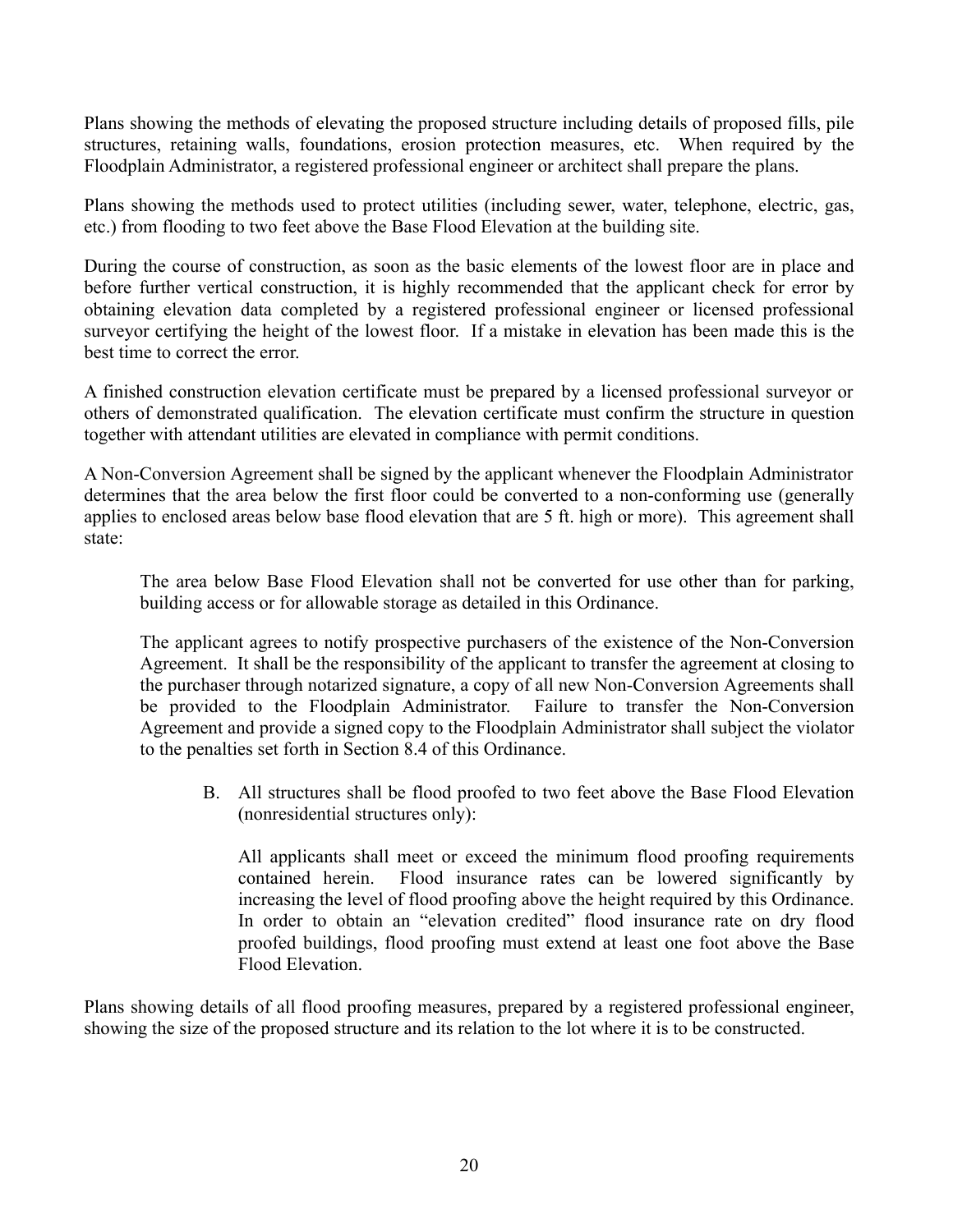A determination of elevations of the Base Flood, existing ground, proposed finished ground, lowest floor, and flood proofing limits, certified by a registered professional engineer or licensed professional surveyor.

A Flood Proofing Certificate, FEMA 81-65, as revised by FEMA, shall be prepared by the registered professional engineer who prepared the plans in (1) above, stating the structure in question, together with attendant utility and sanitary facilities are designed so that:

The structure is water tight with walls substantially impermeable to the passage of water from the lowest structural element to two feet above the Base Flood Elevation.

The structure will withstand the hydrostatic, hydrodynamic, buoyant, impact, and other forces resulting from the flood depths, velocities, pressures, and other factors associated with the Base Flood.

C. For Appurtenant structures constructed of flood resistant materials – used solely for parking of vehicles, or limited storage (Appurtenant Structures only)

A site plan prepared by a licensed professional surveyor or others of demonstrated qualifications showing elevation of existing ground, proposed finished ground and lowest floor. The plan shall also show details of proposed flood resistant materials usage and the size of the proposed structure and its relation to the lot where it is to be constructed. The location of the Floodway boundary shall be represented on the plan when a Floodway is present on the site.

An Elevation Certificate, based on finished construction, must be prepared by a licensed professional surveyor or others of demonstrated qualifications. This certificate or report must confirm that the structure in question, together with attendant utilities is designed so that:

Flood resistant materials as detailed in FEMA Technical Bulletin 2-93 (FIA-TB-2) are used in the construction of the structure from the lowest structural element to two feet above the Base Flood Elevation and that all utilities are located at least two feet above the Base Flood Elevation.

Hydrostatic flood forces on exterior walls are equalized by allowing for automatic entry and exit of floodwaters. Designs for meeting this requirement must either be certified by a registered professional engineer or architect or meet or exceed the following minimum criteria:

A minimum of two openings have a total net area of not less than one square inch for every square foot of enclosed area subject to flooding shall be provided.

The bottom of all openings shall be no higher than one foot above grade.

Openings may be equipped with screens, louvers, valves or other coverings or devices provided that they permit the automatic entry and exit of floodwaters.

> c. In addition, the applicant shall sign a Non-Conversion Agreement and notify prospective purchasers of the existence of the Non-Conversion Agreement. It shall be the responsibility of the applicant to transfer the Non-Conversion Agreement to any purchaser at closing through notarized signature. A signed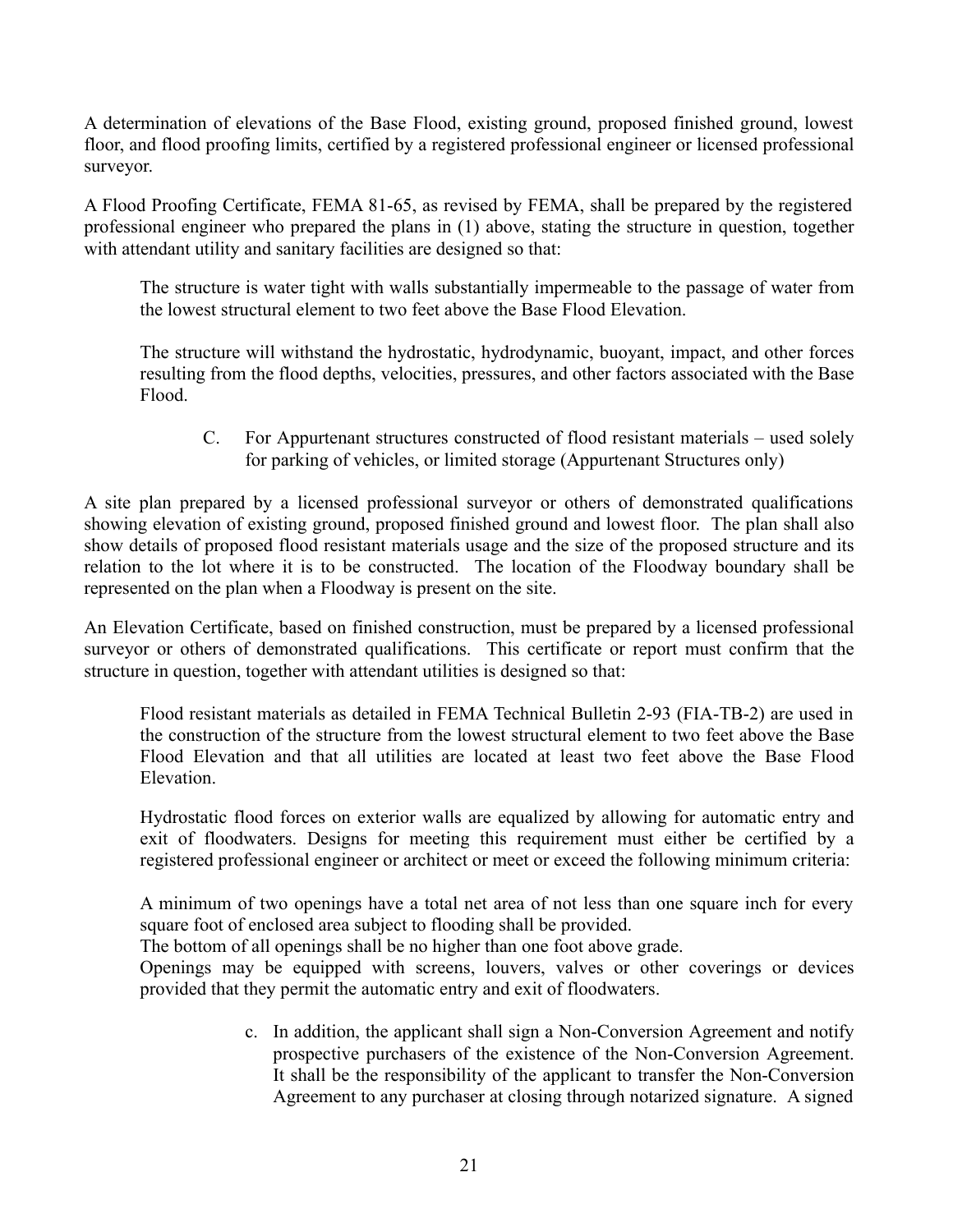copy of the transferred Non-Conversion Agreement shall be provided to the Floodplain Administrator. Failure to transfer the Non-Conversion Agreement and provide a signed copy to the Floodplain Administrator shall subject the violator to the penalties set forth in Section 8.4 of this Ordinance.

Section 5.4 Site Plan Criteria

Site plans are required for all development, new construction and substantial improvements determined to be located in a special flood hazard area and all proposed subdivisions and manufactured home parks. These proposals shall be reviewed by the Floodplain Administrator to assure that they are consistent with the need to minimize flood damage.

The owner or developer shall submit a preliminary site plan to the Floodplain Administrator that includes the following information:

Name of registered professional engineer, licensed professional surveyor or other qualified person responsible for providing the information required in this section.

A map showing the location of the proposed subdivision and/or development with respect to Floodplain Areas, proposed lot sites, and fill areas.

Where the subdivision or manufactured home park lie partially or completely in the special flood hazard areas, the plan map shall include detailed information giving the location and elevation of proposed roads, utilities and building sites. All such maps shall also show contours at intervals of two (2) or five (5) feet depending upon the slope of the land and identify accurately the boundaries of the special flood hazard areas. A registered professional engineer or licensed professional surveyor must certify the site plan.

All subdivision proposals and other proposed new developments which are proposed to take place either fully or partially within the Approximated Floodplain Area (F4) and which are greater than ten (10) lots or two (2) acres, whichever is the lesser, shall include Base Flood Elevation data and shall delineate the Floodway.

When a Flood Insurance Study (FIS) is available from FEMA, the data contained in that study must be used to substantiate the Base Flood Elevation.

If a FEMA Flood Insurance Study is not available the required data may be available from an authoritative source, such as the U.S. Army Corps of Engineers, U.S. Geological Survey, Natural Resource Conservation Service or State and Local Water Resource Department.

If the required data is not available from other sources the applicant shall develop the technical data using detailed methodologies comparable to those contained in a Flood Insurance Study. This data shall be prepared and certified by a registered professional engineer, who shall certify that the methods used correctly reflect currently accepted technical concepts

Where the subdivision or other development site lies partially in the special flood hazard area and all proposed development including fill will take place on natural grade a significant vertical distance above the Approximated Floodplain Area (Zone A) boundary depicted on the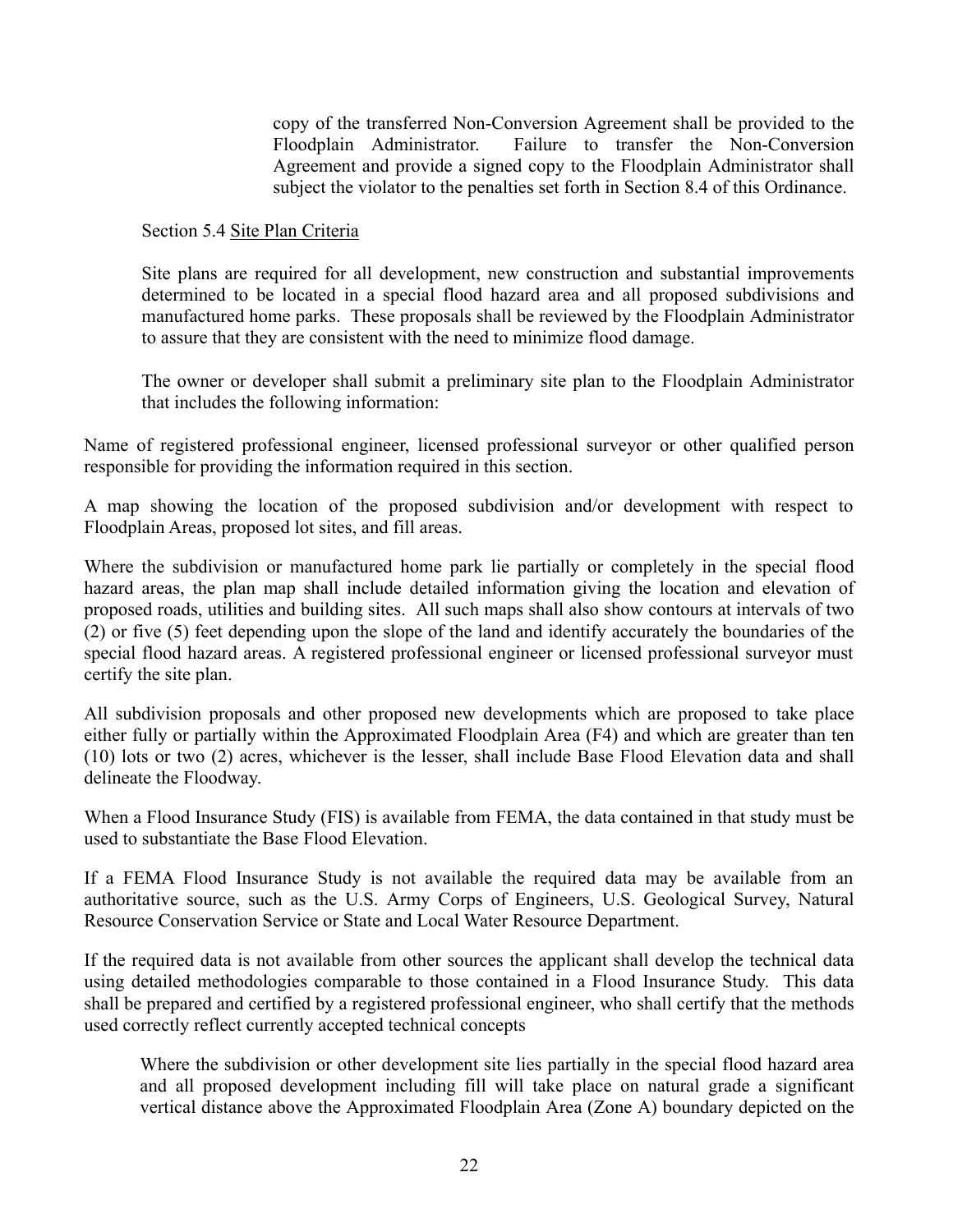map, development of detailed Base Flood Elevation data may not be necessary. In these cases the site plan for the proposed development must show contours at intervals of two (2) or five (5) feet depending on the slope, and clearly delineate the area to be developed and the location of the special flood hazard boundary as scaled from the FEMA map. A registered professional engineer, licensed professional surveyor or others of demonstrated qualifications must certify the site plan

#### Section 5.5 – Restrictions to Subdivision of land in special flood hazard areas.

Subdivision of land in the special flood hazard area shall result in lots that include a buildable portion outside of the special flood hazard area and be served by streets within the proposed subdivision having surfaces not lower than 1 foot below the elevation of the line defining the special flood hazard area limits. All new structures shall be sited on the portion of the subdivided lot that is located outside of the special flood hazard area.

## **ARTICLE VI – SPECIFIC REQUIREMENTS**

## Section 6.1 Design and Construction Standards

In order to prevent excessive damage to buildings, structures, and related utilities and facilities, the following restrictions apply to all development, subdivision proposals, manufactured home parks, new construction and to construction of substantial improvements, and the repair of substantial damage, to existing structures occurring in the Special flood hazard area.

#### A. Basements and Lowest Floors

Residential Structures – All new construction, relocation, substantial improvements, including repair of substantial damage, of residential structures must have the lowest floor, including basement, ductwork and utilities, elevated to two feet above the Base Flood Elevation.

Non-residential Structures – All new construction, relocation, substantial improvements, including repair of substantial damage, of non-residential structures must have the lowest floor, including basement, ductwork and utilities, elevated to two feet above the Base Flood Elevation; or, together with attendant utility and sanitary facilities, be designed so that the structure is water tight with walls substantially impermeable to the passage of water from the lowest structural element to two feet above the Base Flood Elevation.

Openings – For all new construction, relocation, substantial improvements, and repair of substantial damage, those fully enclosed areas below the lowest floor that are usable solely for parking of vehicles, building access or storage in an area other than a basement and which are subject to flooding shall be designed to automatically equalize hydrostatic flood forces on exterior walls by allowing for entry and exit of floodwaters. Designs for meeting this requirement must either be certified by a registered professional engineer or meet or exceed the following minimum criteria: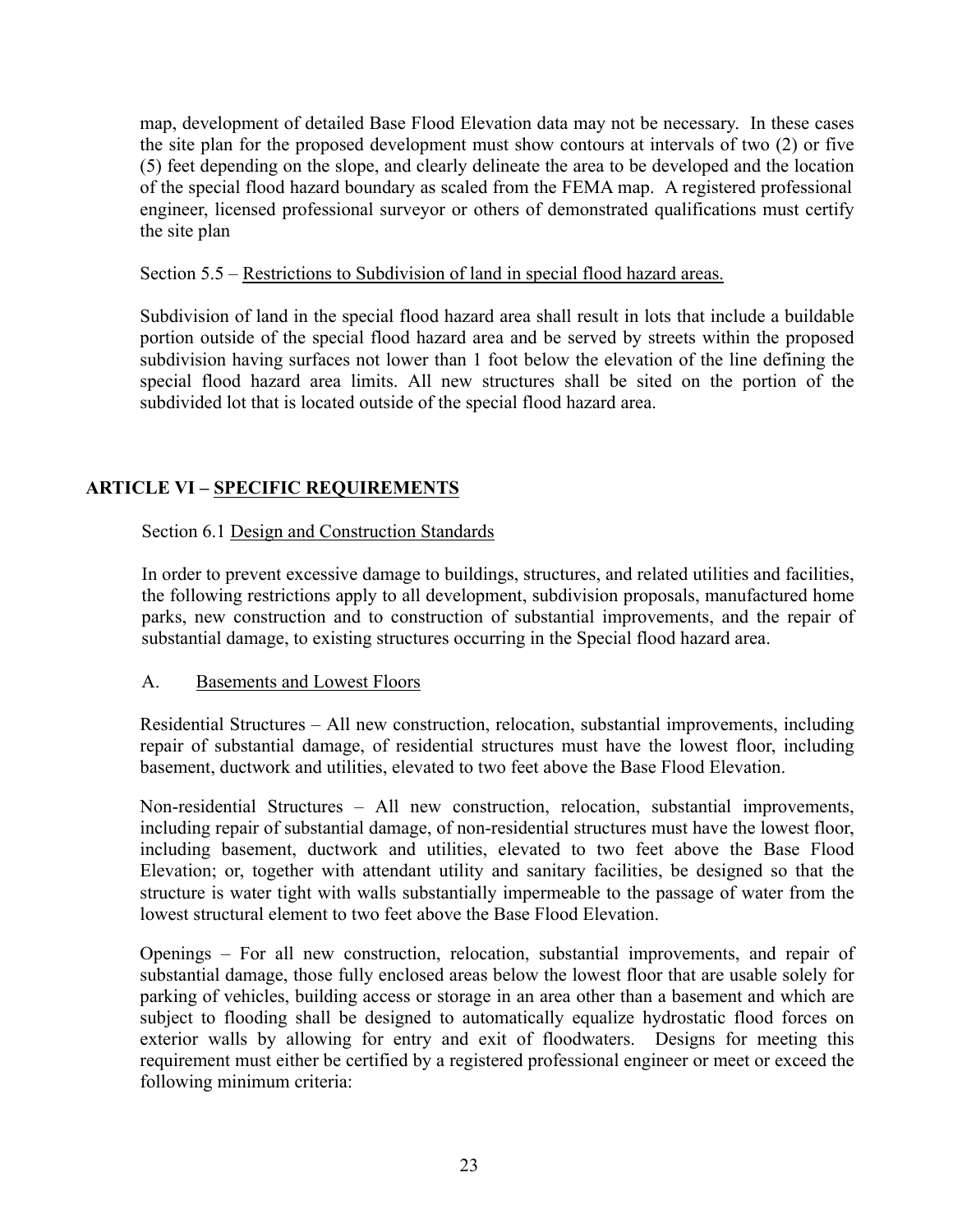A minimum of two openings having a total net area of not less than one square inch for every square foot of enclosed area subject to flooding, shall be provided

The bottom of all openings shall be no higher than one foot above grade.

Openings may be equipped with screens, louvers, valves, or other coverings or devices provided that they permit the automatic entry and exit of floodwaters.

A Non-Conversion Agreement shall be signed by the applicant on all flood-proofed structures and any elevated structures when the Floodplain Administrator determines that the area below the first floor could be converted to a non-conforming use (generally applies to the enclosed areas below base flood elevation that are 5 ft. high or more). This agreement shall state:

The area below the Base Flood Elevation shall not be converted for use other than for parking, building access or for allowable storage as detailed in this Ordinance.

The applicant agrees to notify prospective purchasers of the existence of the Non-Conversion Agreement. It shall be the responsibility of the applicant to transfer the Non-Conversion Agreement at closing to the purchaser through notarized signature. A copy of a Non-Conversion Agreement shall be provided to the Floodplain Administrator. Failure to transfer the Non-Conversion Agreement and provide a signed copy to the Floodplain Administrator shall subject the violator to the penalties set forth in Section 8.4 of this Ordinance.

#### B. Manufactured Home Placement

Certain unique characteristics of manufactured homes installed in special flood hazard areas pose an elevated risk of substantial damage to property. Therefore, it is required that:

All manufactured homes to be installed within the special flood hazard areas of Wyoming County shall be installed by a contractor possessing a valid West Virginia Manufactured Home Installer's License. The installer shall use an installation design engineered to withstand flood hazards specific to the particular home site. Manufactured homes to be installed or substantially improved within the special flood hazard areas shall be installed in accordance with the following standards:

The lowest floor, ductwork and utilities including HVAC/heat pump shall be elevated two feet above the Base Flood Elevation.

Elevation shall be on reinforced piers on a permanent foundation or other foundation elements of at least equivalent strength engineered for use in a flood hazard area. Installation designs incorporating dry stacked block piers shall not be used in special flood hazard areas.

All manufactured homes shall be securely anchored to an adequately anchored foundation system in compliance with the requirements of 42 West Virginia Code of State Regulations, Series 19, Sections 10A and 10B as authorized by West Virginia Code § 21-9-1 et seq. The anchoring shall be adequate to resist flotation, collapse, or lateral movement. Methods of anchoring may include but are not limited to the over-the-top and frame ties, attached to permanent foundation elements. Ground anchors may not be adequate to satisfy flood specific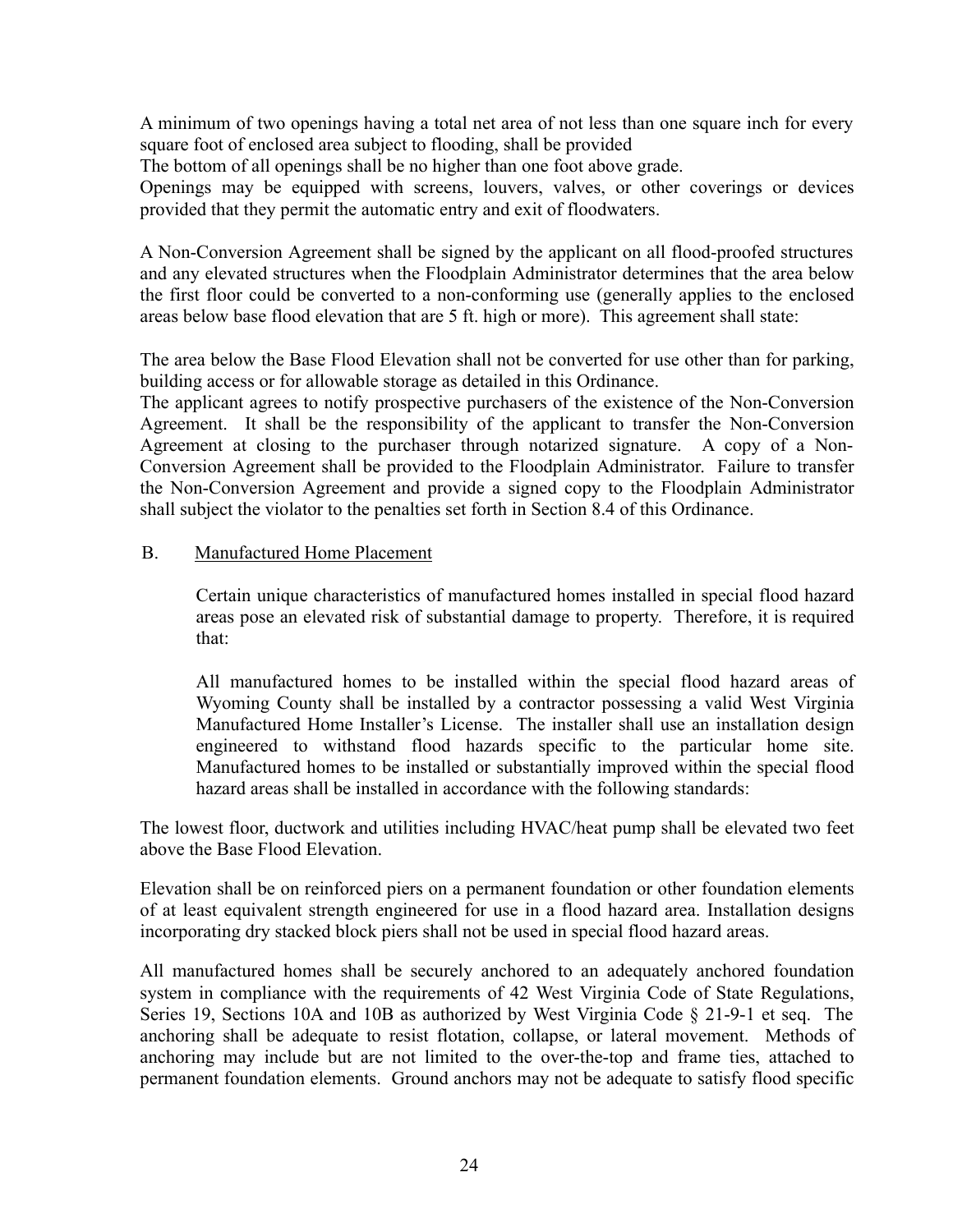anchoring requirements. This requirement is in addition to applicable State and Local anchoring requirements for resisting wind forces.

Permanently attached rigid skirts and perimeter wall skirts of brick or block must have openings to prevent collapse and damage to supporting piers. The openings must be designed to automatically equalize hydrostatic flood forces by allowing for entry and exit of floodwaters. Designs for meeting this requirement must either be certified by a registered professional engineer or meet or exceed the following minimum criteria:

A minimum of two openings having a total net area of not less than one square inch for every square foot of enclosed area subject to flooding shall be provided. The bottom of all openings shall be no higher than one foot above grade.

Openings may be equipped with screens, louvers, valves, or other coverings or devices provided that they permit the automatic entry and exit of floodwaters.

Any additions to a manufactured home shall be similarly anchored and vented.

The licensed West Virginia manufactured home installer installing the unit shall perform a site inspection and certify in writing that the manufactured home has been installed to the standards set forth in this Ordinance.

- C. Appurtenant Structures
	- A. When possible, appurtenant structures shall be located out of the special flood hazard area.
	- B. Where appurtenant structures not connected to the principal structure are to be located on sites below the Base Flood Elevation, the following flood damage reduction provisions apply:

Use of the structure shall be restricted to parking or limited storage.

Structures shall be no more than 300 square feet in size and valued at less than \$7,000. (Seven thousand dollars).

Floors shall be at or above grade on at least one side.

Structures shall be located, oriented and constructed to minimize flood damage.

Structures shall be designed (or modified) and adequately anchored to prevent flotation, collapse, or lateral movement of the structure resulting from hydrodynamic and hydrostatic loads, including the effects of buoyancy.

Flood resistant materials as detailed in FEMA Technical Bulletin 2-93 (FIA-TB-2) shall be used in the construction of the structure from the lowest structural element to two feet above the Base Flood Elevation.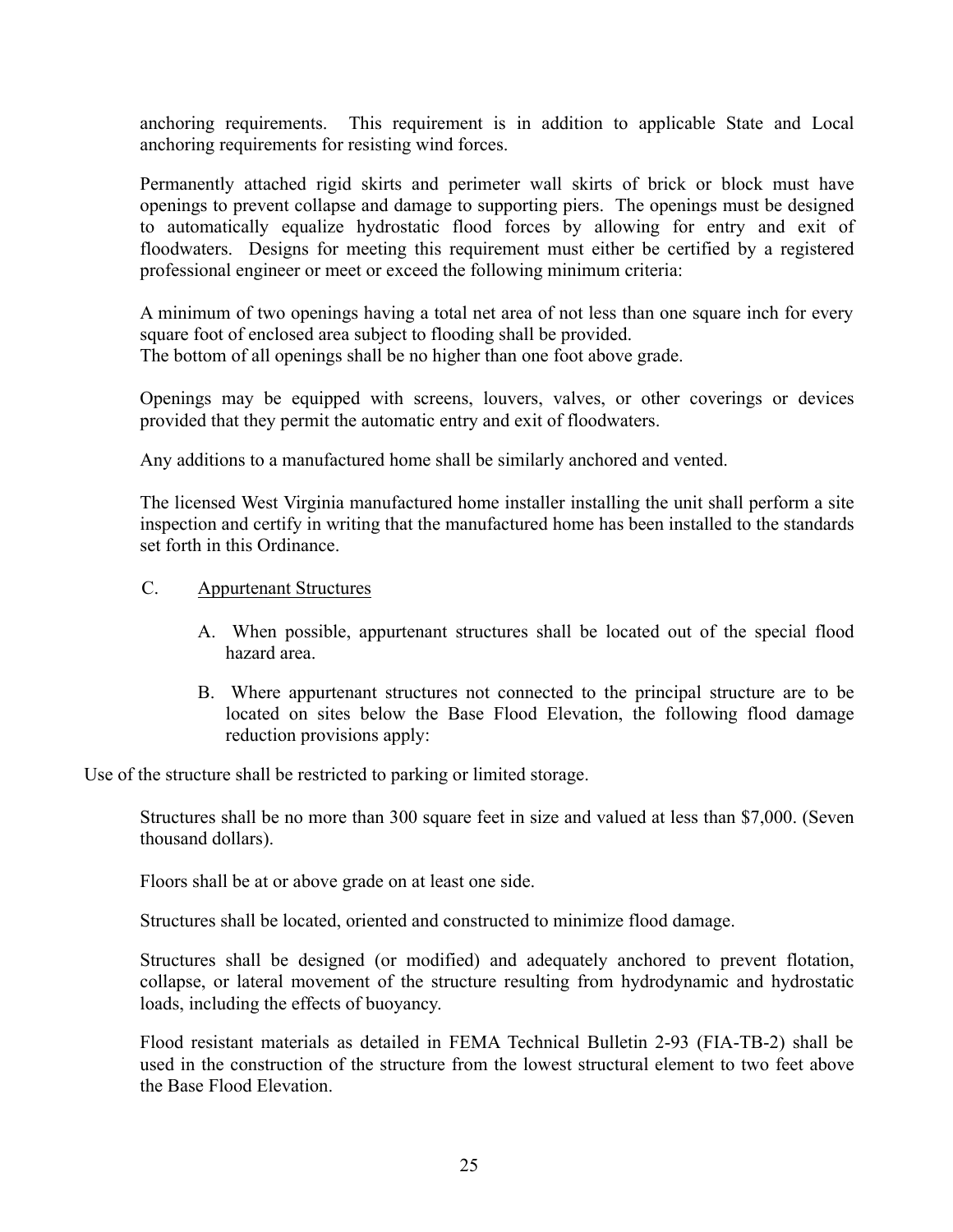Machinery, electric devices or appliances, and all utilities shall be located at least two feet above the Base Flood Elevation.

Opening requirements:

Hydrostatic flood forces on exterior walls are equalized by allowing for automatic entry and exit of floodwaters. Designs for meeting this requirement must either be certified by a registered professional engineer or architect or meet or exceed the following minimum criteria:

A minimum of two openings have a total net area of not less than one square inch for every square foot of enclosed area subject to flooding shall be provided.

The bottom of all openings shall be no higher than one foot above grade.

Openings may be equipped with screens, louvers, valves or other coverings or devices provided that they permit the automatic entry and exit of floodwaters.

- b. In addition, a Non-Conversion Agreement shall be signed by the applicant stating that the use of the appurtenant structure or detached or attached garage shall not be changed from the use permitted, acknowledging that the structure may be subject to greater flood risk and that higher flood insurance premiums may be possible, and that a change in use may require full compliance with this Ordinance. The applicant agrees to notify prospective purchasers of the existence of the Non-Conversion Agreement. It shall be the responsibility of the applicant to transfer the Non-Conversion Agreement at closing to the purchaser through notarized signature. A copy of the Non-Conversion Agreement shall be provided to the Floodplain Administrator. Failure to transfer the Non-Conversion Agreement and provide a signed copy to the Floodplain Administrator shall subject the violator to the penalties set forth in Section 8.4 of this Ordinance.
- D. Recreational Vehicle Placement

Recreational vehicles to be placed within any special flood hazard area shall either:

- a) Be on site for fewer than 180 consecutive days. Or,
- b) Be fully licensed and ready for highway use. A recreational vehicle is ready for highway use if it is on its wheels or jacking system, is attached to the site only by quick disconnected utilities and security devices, and has no permanently attached additions. Or,
- c) Be installed in accordance with the manufactured home placement requirements and all other flood reduction requirements contained in this Ordinance.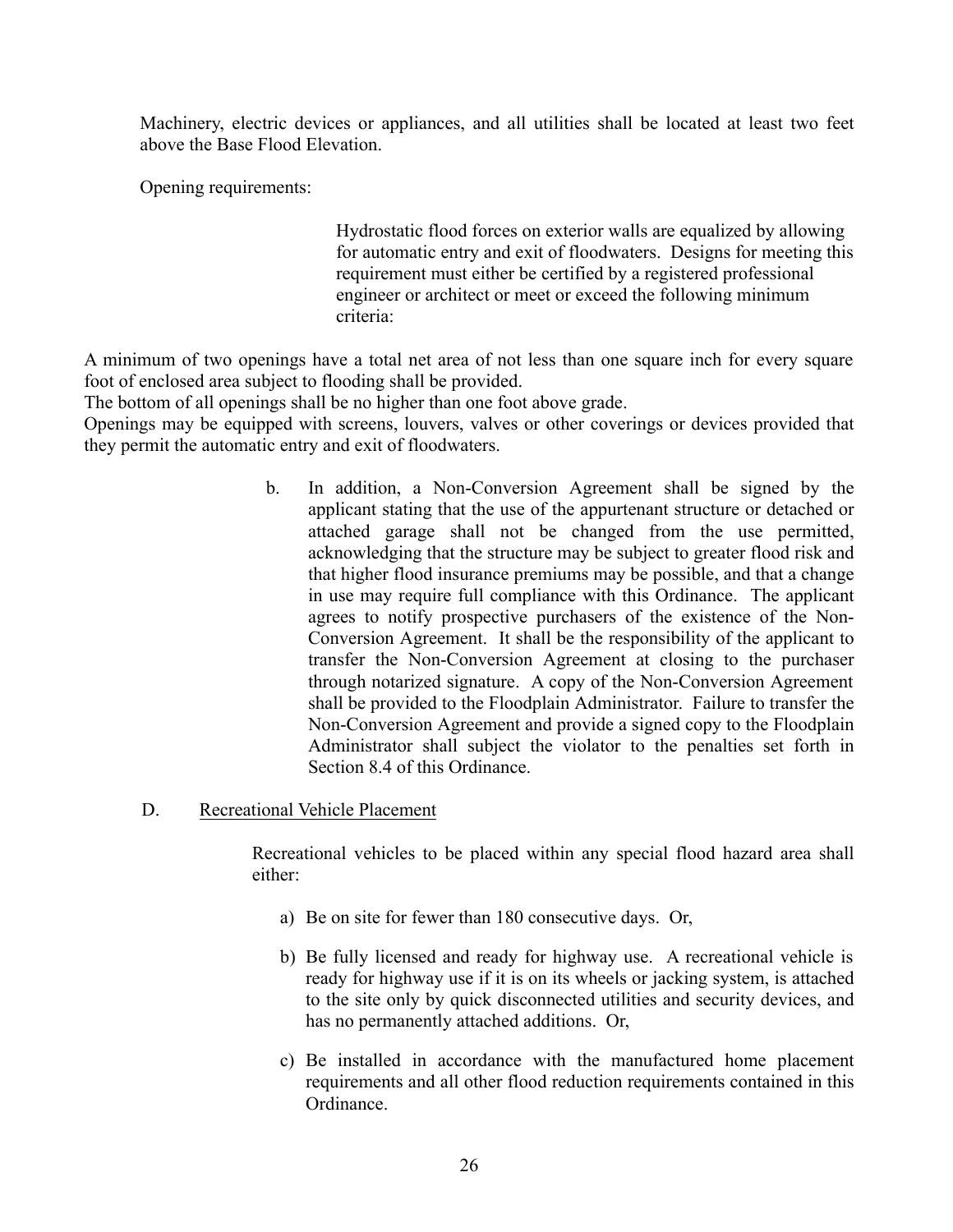# E. Fill

Wyoming County officially recognizes the beneficial functions the Floodplain Area serves in storage and transportation of water during floods. Placement of fill in the special flood hazard area is discouraged and should be minimized.

Placement of fill in other areas of the special flood hazard area shall be restricted to functional purposes such as elevating a structure. Fill shall only be permitted in the same permit with the related structure or other functional purpose. Placement of fill to dispose of spoil from excavation or to elevate yards, parking lots, or fields will not generally be considered a functional purpose. The Floodplain Administrator may require the developer to provide compensatory storage before permitting fill.

No fill shall be permitted in the Floodway unless it has been demonstrated through hydrologic and hydraulic analyses performed in accordance with currently accepted technical standards that the proposed fill will not result in any increase in the Base Flood Elevation.

All fill placed in the special flood hazard area shall meet or exceed the following standards:

Fill shall be used only to the extent to which it does not adversely affect the subject property and adjacent properties. The Floodplain Administrator may require the applicant to demonstrate through engineering reports that proposed fill would not adversely affect the subject property and adjacent properties. When required, hydrologic and hydraulic analyses shall be undertaken only by a professional engineer who shall certify that the technical methods used correctly reflect currently accepted technical concepts. The resulting study shall include a cover letter, signed and sealed by the responsible professional, providing a statement of findings in basic terms. In addition, studies, analyses, computations, etc., shall be submitted in sufficient detail to allow a thorough technical review by the Floodplain Administrator. During permit review the Floodplain Administrator shall consider the following issues that have the potential to cause adverse impact to the subject property and adjacent properties:

Unacceptable increases in flood heights.

Blocking drainage from the subject property and adjacent properties.

Deflection of floodwaters onto adjacent existing structures.

Increases to stream velocity initiating or exacerbating erosion problems.

Other unique site conditions may be considered when determining whether fill will cause adverse impact to the subject property and adjacent properties including, but not limited to, subsidence areas, karst topography, stream blockages, and steep topography adjacent to the channel.

Fill shall be used only to the extent to which it does not adversely affect the capacity of channels or floodways of any tributary to the main stream, drainage ditch, or any other drainage facility or system.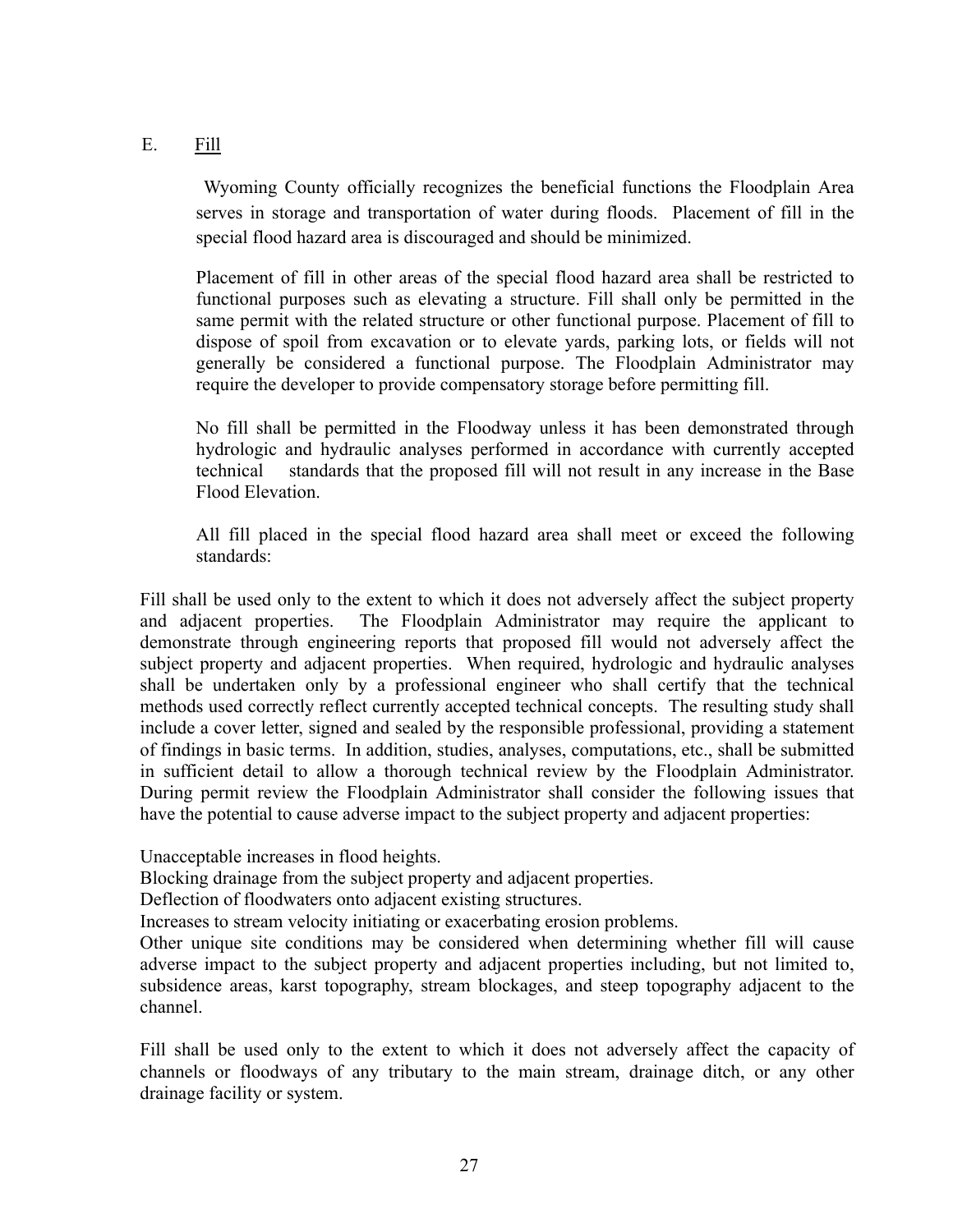A Fill Site must be contoured to drain properly (avoid ponding) consistent with preconstruction conditions. This provision does not apply to properly constructed impoundments which comply with the remainder of this Ordinance and which are properly permitted by the West Virginia Department of Environmental Protection.

Fill shall extend beyond a structure for a sufficient distance to provide acceptable access. For residential structures, fill shall extend laterally fifteen (15) feet beyond the building line from all points before the start of sloping required in subsection 5 below. For non-residential structures, fill shall be placed to provide access acceptable for intended use.

At grade access, with fill extending laterally fifteen (15) feet beyond the building line shall be provided to a minimum of twenty-five (25) percent of the perimeter of a non-residential structure.

Fill shall consist of soil or rock material only. Sanitary landfills shall not be permitted; no trash or woody debris shall be buried on site.

Fill material shall be compacted to provide the necessary stability and resistance to erosion, scouring or settling. Fill compaction standards must be appropriate to proposed post fill use, particular attention is necessary when fill is being used to elevate a structure.

Fill slopes shall be no steeper than one (1) vertical on two (2) horizontal, unless substantiating data justifying steeper slopes are submitted to and approved by the Floodplain Administrator.

Fill site and fill must be protected from erosion.

Fill slopes exposed to flood waters with expected velocities during the occurrence of the base flood of five feet per second or less will be protected from erosion by covering them with grass, vines, weeds, or similar vegetative undergrowth.

Fill slopes exposed to flood waters with expected velocities during the occurrence of the base flood of greater than five feet per second will be protected from erosion by armoring them with stone or rock slope protection.

All applicants placing fill in a special flood hazard area shall obtain a Conditional Letter of Map Revision (CLOMR-F) from FEMA when directed to do so by the Floodplain Administrator before a permit can be issued. After fill is finished the applicant shall convert the CLOMR-F to a Letter of Map Revision based on Fill (LOMR-F) before a Certificate of Compliance/Occupancy can be issued. The Floodplain Administrator is hereby appointed as the designated official to approve a request for a (CLOMR-F) or (LOMR-F), and shall cooperate with the applicant with respect to any requirements of FEMA for requesting a (CLOMR-F) or (LOMR-F), which includes, but is not necessarily limited to, approving said request and executing Form 1, "Overview & Concurrence Form" or other form as may be required by FEMA.

The applicant shall submit any maps, computations or other material required by the Federal Emergency Management Agency (FEMA) to revise the Flood Insurance Study (FIS) and/or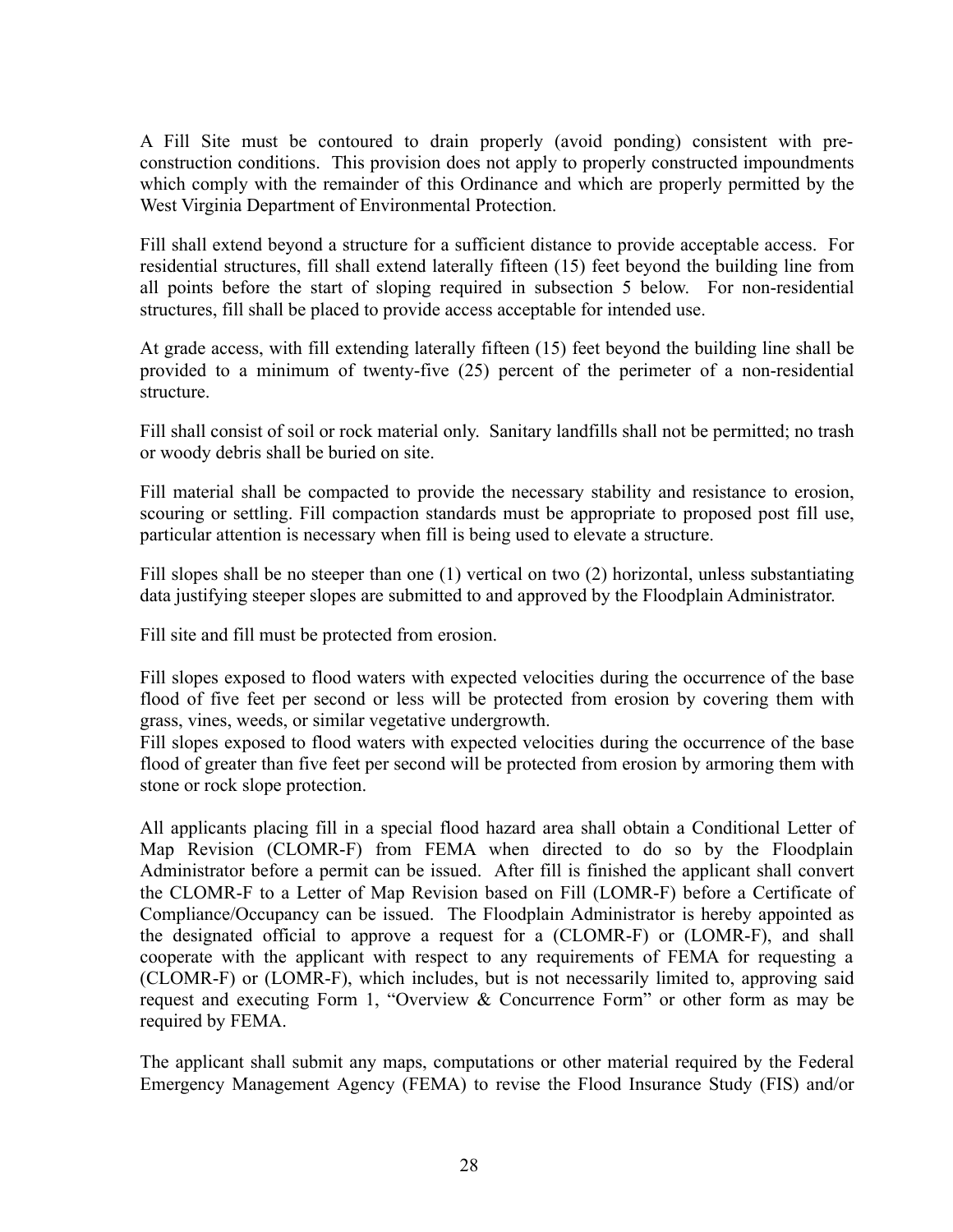Flood Insurance Rate Maps (FIRM), when notified by the Floodplain Administrator, and shall pay any fees or other costs assessed by FEMA for this purpose.

# F. Placement of Structures and other development

All structures and other development shall be constructed and placed on the property so as to offer the minimum obstruction to the flow of water and shall be designed to have a minimum obstruction effect upon the flow and height of floodwater.

Whenever possible, structures and other development shall be constructed with the longitudinal axis parallel to the direction of flood flow and,

> a) In so far as practicable, structures and other development shall be placed approximately on the same flood-flow lines as those of adjoining structures or development.

# G. Anchoring

All structures and other development including stream crossings shall be firmly anchored in accordance with accepted engineering practices to prevent flotation, collapse, and lateral movement, thus reducing the threat to life and property and decreasing the possibility of the blockage of bridge openings and other restricted sections of the watercourse

All air ducts, large pipes, swimming pools and storage tanks located at or below the Base Flood Elevation shall be firmly anchored to resist flotation.

# H. Flood Protection Setback

A Flood Protection Setback equal to twice the width of the watercourse channel measuring from the top of one bank to the top of the opposite bank of 50 feet, whichever is less, shall be maintained from the top of the banks of all watercourses. Specifically, as for oil and gas wells and well pads, no well pad may be prepared or well drilled within 100 feet from any perennial stream, natural or artificial lake, pond, reservoir or wetland. [See W.Va. Code §22-6A-12(b)]. To reduce erosion, natural vegetation shall be maintained in this area. Where natural vegetation does not exist along the watercourse and conditions for replanting are suitable, high priority shall be given to planting vegetation in the setback area to stabilize banks and enhance aquatic resources.

Necessary public works and temporary construction may be exempted from this subsection at the discretion of the Floodplain Administrator.

At the discretion of the Floodplain Administrator the Flood Protection Setback requirement can be waived in whole or part if the applicant demonstrates that it is impossible to allow any development without encroachment into the Flood Protection Setback Area. The conditions shall be the minimum necessary and shall be made only after due consideration is given to varying other siting standards, such as side, front and back lot line setbacks.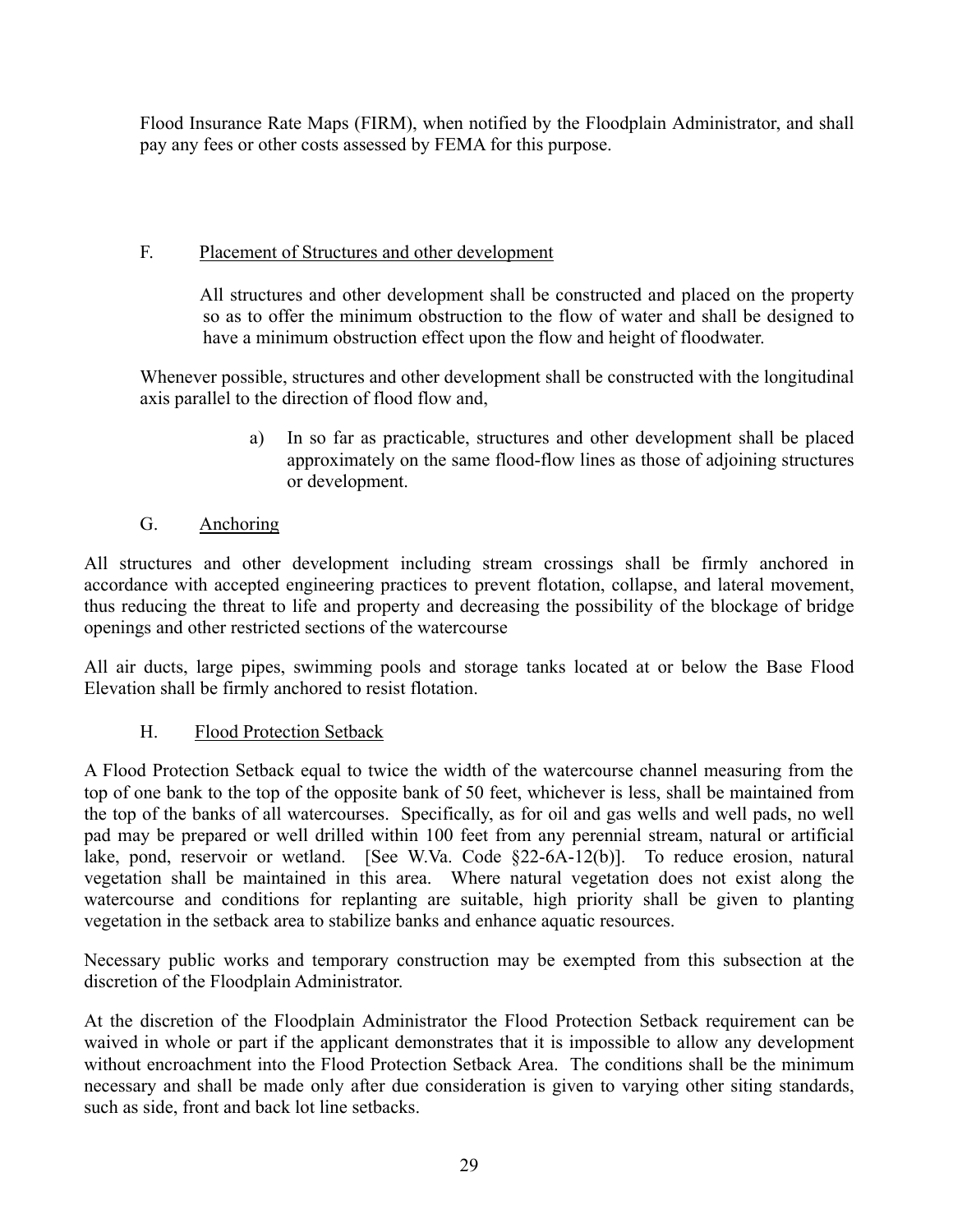## I. Storage

No materials that are buoyant, flammable, explosive, or in times of flooding could be injurious to human, animal or plant life, shall be stored below Base Flood Elevation except for mineral storage properly and wholly within the ground in compliance with other State environmental agency(ies) requirements.

Storage of other material or equipment may be allowed if not subject to substantial damage by floods and firmly anchored to prevent flotation or readily removable from the area within the time available after flood warning.

Due to the potential of masking the natural elevation and making it more difficult to enforce this Ordinance, material that resembles "fill" material shall not be considered "storage" material for purposes of this subsection.

# J. Utility and Facility Requirements

All new or replacement water systems whether public or private, shall be designed to minimize or eliminate infiltration of floodwaters into the systems.

All new or replacement sanitary disposal systems, whether public or private, shall be designed to minimize or eliminate infiltration of floodwaters into the systems and discharges from the systems into floodwaters.

All other new or replacement public or private utilities and facilities shall be located and constructed to minimize or eliminate flood damage.

Onsite waste disposal systems shall be located to avoid impairment to the system or contamination from the system during flooding.

## Drainage

Adequate drainage shall be provided to reduce exposure to flood hazard areas as well as around structures on slopes within zones AH and AO to guide floodwaters around and away from proposed structures

## A. Backflow Preventers

Back flow prevention valves should be used for all enclosed structures with sewage or drainage facilities located in the special flood hazard area Floodplain Area.

## **ARTICLE VII – ADMINISTRATION**

## Section 7.1 Designation of Floodplain Administrator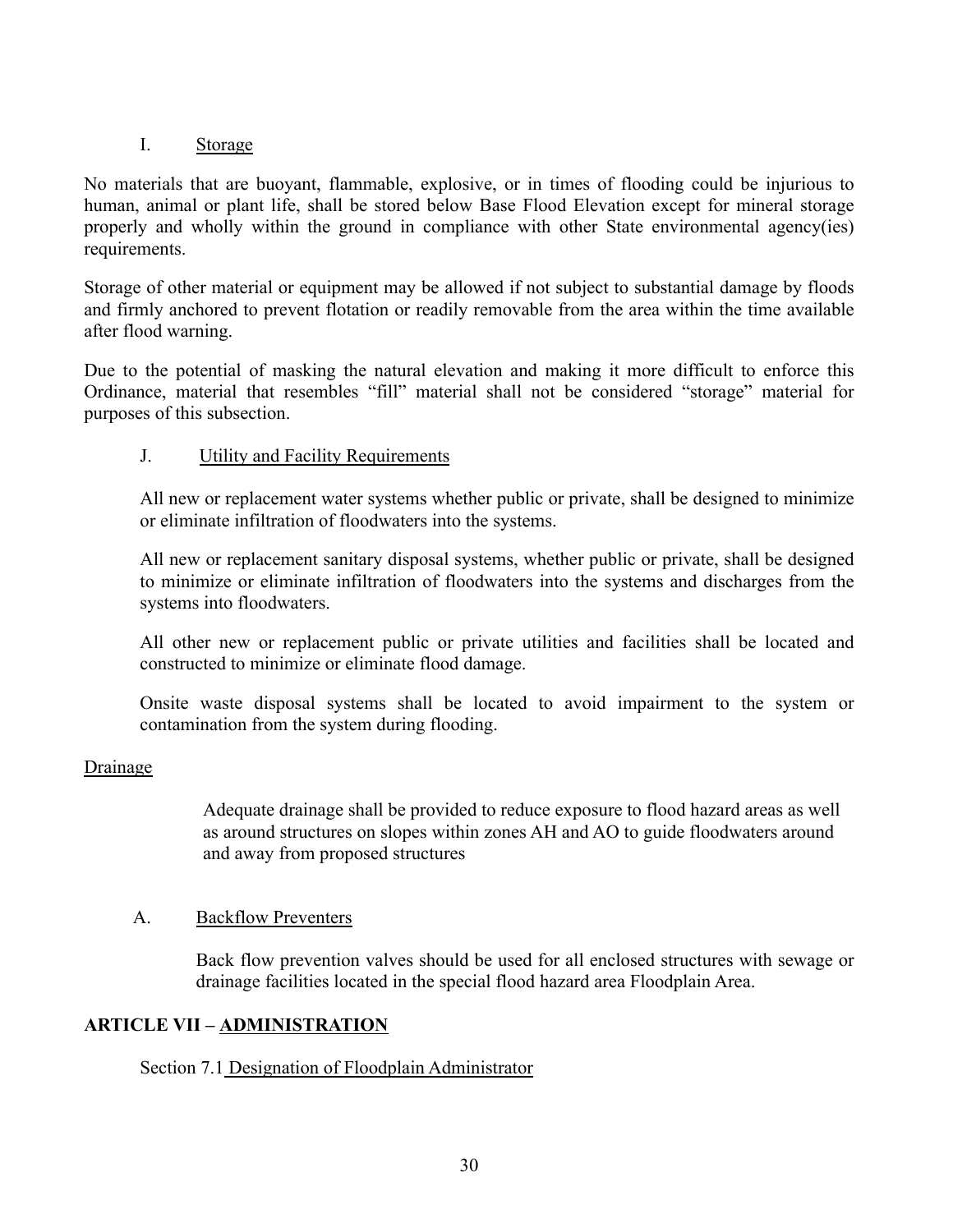The (Title of Appointee) is hereby appointed as Floodplain Administrator and is vested with the responsibility, authority and means to implement the commitments made. Upon appointment of a new Floodplain Administrator, the meeting minutes with the applicable Floodplain Ordinance shall be provided to The State Coordinating Office and FEMA.

Within one year of his appointment the new Floodplain Manager must attend the State/FEMA sponsored NFIP Class 273 entitled "Managing Floodplain Development" and remain current with State required continuing education annual training. (See W.Va. Code §15-5-20a) In the absence of a formally appointed Floodplain Administrator the duties set forth in this Ordinance for the Floodplain Administrator shall be temporarily fulfilled by the President of the County Commission.

The Floodplain Administrator shall administer and implement this Ordinance by granting or denying floodplain development permits in accordance with its provisions. The Floodplain Administrator shall also be responsible for submitting all required reports to FEMA concerning participation in the National Flood Insurance Program.

## Section 7.2 Development Permits and Site Plan Approvals Required

It shall be unlawful for any contractor, person, partnership, business, limited liability corporation or corporation to undertake or cause to be undertaken, any development or the new construction, substantial improvement, repair of substantial damage, the placement or relocation of any structure (including manufactured homes) within Wyoming County unless a permit application and standard site plan has been completed, and a permit has been obtained from the Floodplain Administrator. In addition, where land that is either partially or fully in the special flood hazard area is to be subdivided, utilized for a manufactured home park or subdivision or otherwise developed, a detailed site plan must be submitted to, and approved by, the Floodplain Administrator prior to any development.

## Section 7.3 Approval of Permits and Plans

The Floodplain Administrator shall review, or shall cause to be reviewed, all permit applications and plans within 90 days from the Permit Application submission date in order to determine whether the proposed development is reasonably safe from flooding. Further, the Floodplain Administrator shall review all objections, comments, protest letters and other writings submitted in opposition of said Floodplain Permit Application and give due consideration to the same before granting or denying said Permit.

All permits and plans shall be approved only after it has been determined that the proposed work to be undertaken will be in conformance with the requirements of this Ordinance, State and Federal Laws, Ordinances and Regulations.

The Floodplain Administrator shall not issue a permit to any person who does not possess a valid contractor's license when a contractor's license is required by West Virginia Code §21- 11-7.

The Floodplain Administrator, before issuance of the permit, shall require the applicant to furnish satisfactory proof that such person is duly licensed as a contractor under the provisions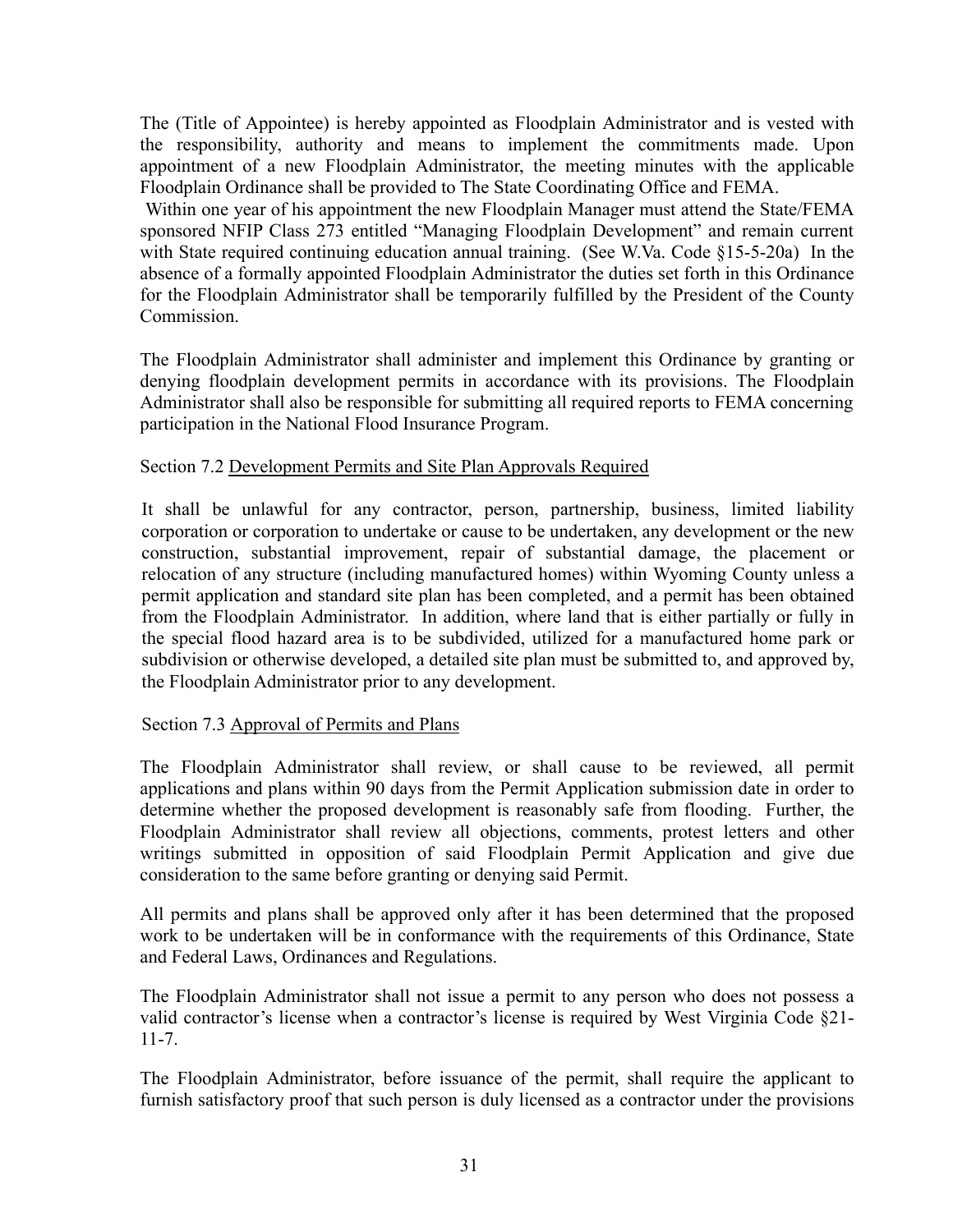of West Virginia State Code. If the applicant is not licensed. If the applicant is not licensed under West Virginia Code §21-11-6 a written affidavit that such person is not subject to licensure as a contractor or subcontractor as defined in §21-11-6 shall be filed with the County Clerk, date/time stamped and filed in the official Floodplain Permit Application File.

The Floodplain Administrator shall require and keep on file copies of any documentation pertaining to the permit from any other governmental agencies. Whether Federal or State or Local, that requires site approval, this shall be submitted to the County Clerk, date/time stamped and filed in the official Floodplain Permit Application File prior to final issuance of said permit and prior to the start of construction. This information shall be maintained for the life span of the development.

The Floodplain Administrator shall provide a copy of all permits to the County Assessor as required by West Virginia Code §11-3-3a. and provide a copy of all Floodplain Permits for new structures to the County E-911 Addressing Coordinator.

After the filing of an Application for a Floodplain Permit and receiving a properly and timely filed objection to the issuance of a Floodplain Permit Application, but prior to the Floodplain Administrator's decision to grant or deny the same, the Floodplain Administrator may, in his sole discretion, hold a public meeting wherein evidence can be taken or given by interested persons or parties. Said meeting shall have a court reporter present to record all testimony and receive all exhibits and evidence. Said meeting notice shall be mailed by certified mail return receipt requested to the Permit Applicant and the objecting person or entity and placed upon the agenda of a regularly scheduled Wyoming County Commission meeting announcing the date, time and place of said meeting not prior to 10 calendar days from official announcement. The meeting transcript and exhibits presented shall be filed in the official Floodplain Application Permit File.

#### Section 7.4 Application Procedures

Application for a permit and/or site plan approvals shall be filed, in writing, in duplicate, on the forms supplied by the Wyoming County Commission and shall include all information stipulated under Article V of this Ordinance.

#### Section 7.5 Changes

After the issuance of a Floodplain Permit or site plan approval by the Floodplain Administrator or Floodplain Appeals Board, no changes of any kind shall be made to the application, permit, or any of the plans, specification or other documents submitted with the application without the written consent and approval of the Floodplain Administrator.

#### Section 7.6 Permit Placards

The Floodplain Administrator shall issue a permit placard, which shall be prominently displayed on the subject property during the time development is in progress. This placard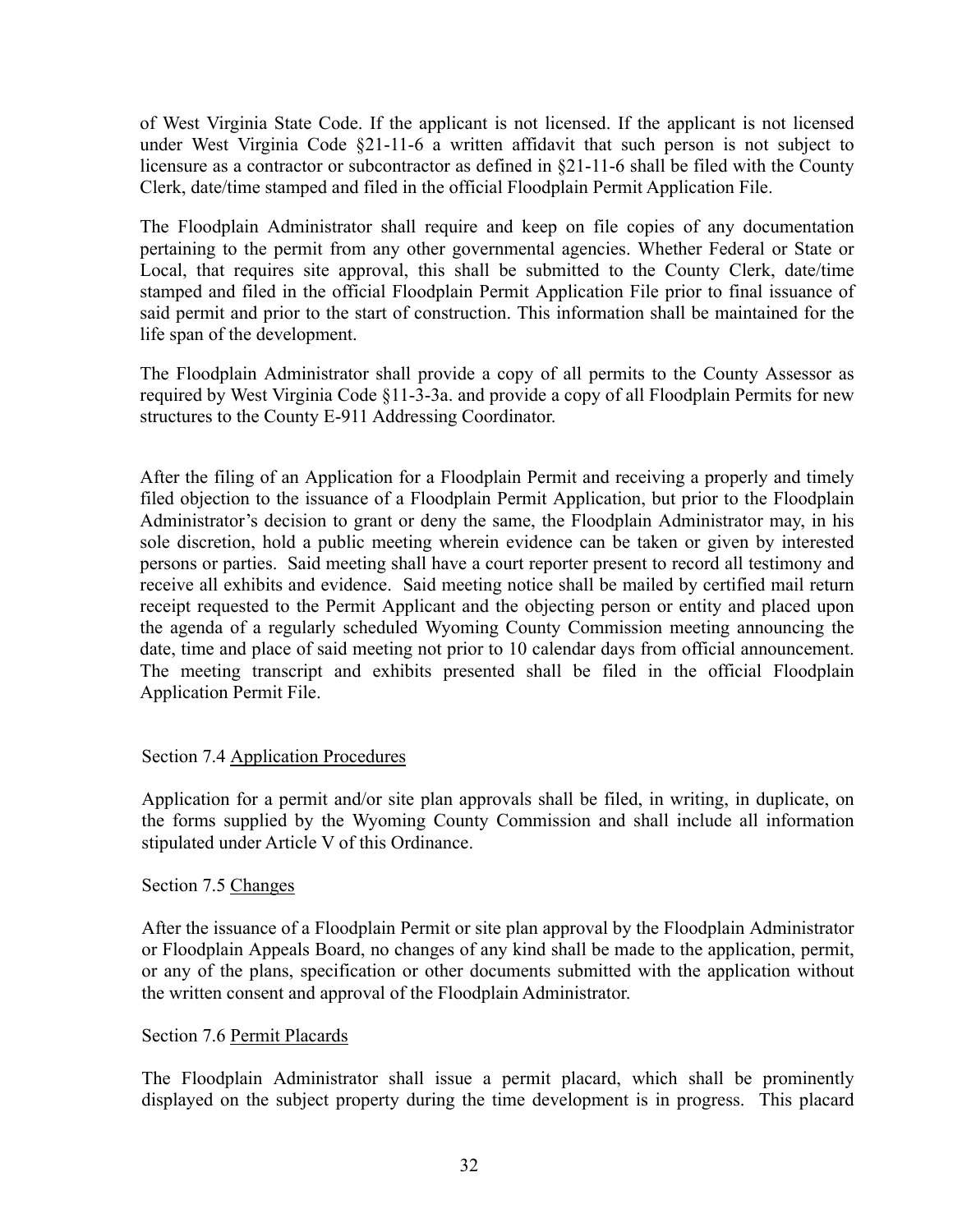shall show the number of the permit, the date of its issuance and be signed by the Floodplain Administrator or the County Commissioners sitting as the Floodplain Appeals Board.

#### Section 7.7 Start of Construction

Work on the proposed development shall begin within 180 days after the date of issuance of the Floodplain Permit or the Floodplain Permit shall expire unless a time extension request made in writing to the Floodplain Administrator and filed in the official Floodplain Permit Application File by the County Clerk is granted, in writing, by the Floodplain Administrator after a showing by the applicant of "justifiable delay" not caused by the negligence or lack of due diligence of the applicant. Any extension of the 180 day Start of Construction timeframe shall only be granted if the permit holder can demonstrate compliance with this Floodplain Ordinance, FIRM and/or FIS in effect at the time the extension is granted. All work on the proposed development must be completed within 18 months of permit issuance, at which time the permit shall expire, unless a time extension made in writing to the Floodplain Administrator and filed in the official Floodplain Permit File by the County Clerk is granted in writing by the Floodplain Administrator. The request for a time extension shall be in writing and shall state the reasons for the extension. When considering an extension, the Floodplain Administrator shall consider the following criteria:

Has the applicant diligently pursued the completion of the proposed development during the 18 months?

Will the granting of the extension be detrimental to public safety, health, or welfare or injurious to other property?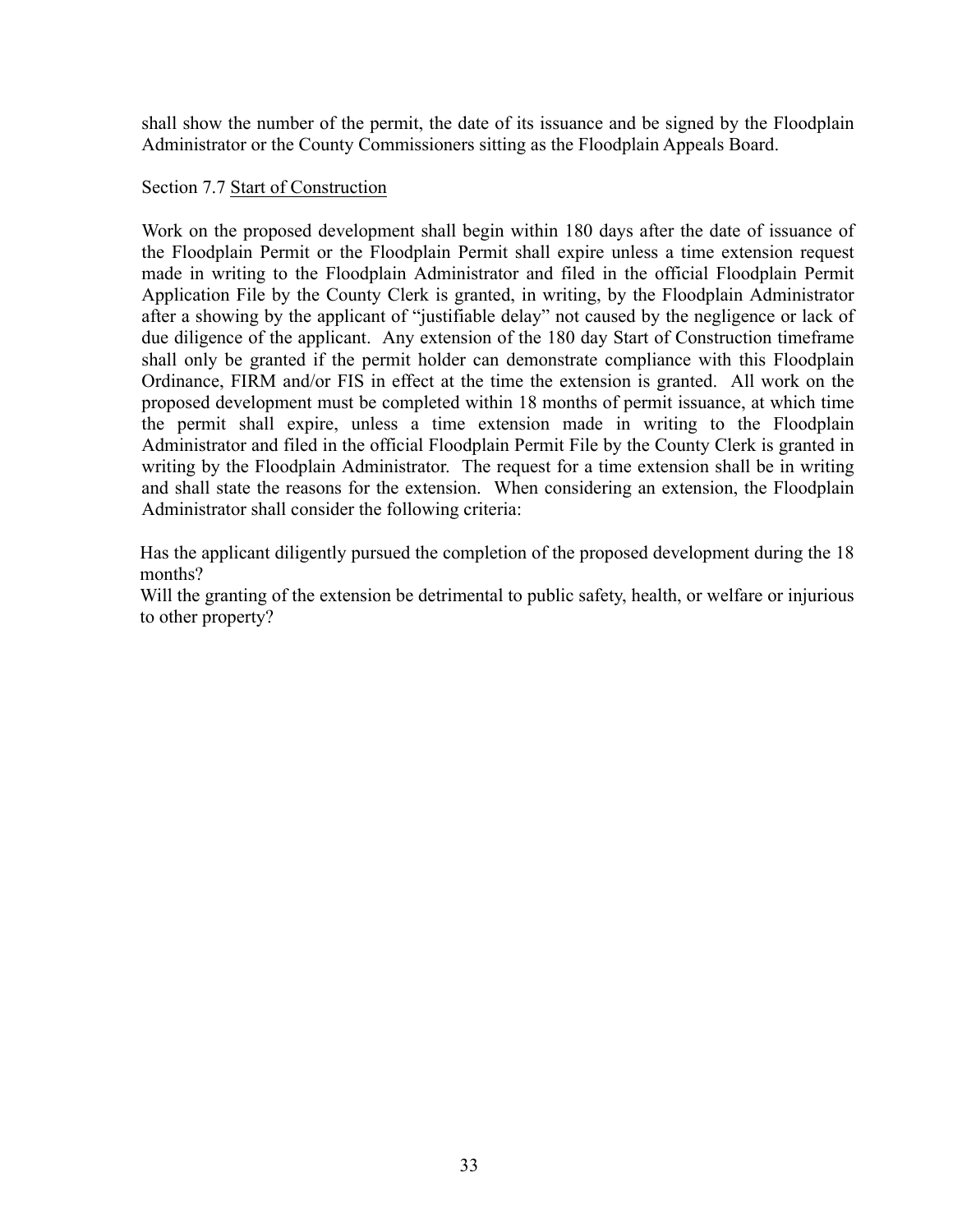# Section 7.8 Stop Work Orders, Inspections and Revocations

# A. Stop-Work Orders

The Floodplain Administrator shall issue, or cause to be issued, a "Stop Work Order Notice" for any development found ongoing without having obtained a Floodplain Permit. Disregard of a Stop Work Order Notice shall subject the violator to the penalties described in Section 8.4 of this Ordinance.

The Floodplain Administrator shall issue, or cause to be issued, a "Stop Work Order Notice" for any development found non-compliant with the provisions of this Ordinance and/or the conditions of the Floodplain Permit. Disregard of a Stop Work Order notice shall subject the violator to the penalties described in Section 8.4 of this Ordinance.

In the event that the Floodplain Administrator issues a Stop Work Order Notice, the Floodplain Permit shall be stayed pending a determination of whether a violation actually occurred and/or abatement of the alleged violation, whichever occurs first.

In the event of an Appeal on a Floodplain Permit, the Floodplain Administrator shall immediately issue a Stop Work Order Notice that shall remain in effect until a resolution of said Appeal.

## B. Inspections and Revocations

During the development period, the Floodplain Administrator or other authorized County, State or Federal Government Officials may inspect the premises to determine that the work is progressing in compliance with the information provided on the Floodplain Permit Application, this Ordinance and with all applicable Federal, State and County laws, Regulations and Ordinances.

If the Floodplain Administrator discovers that the work does not comply with the Floodplain Permit Application, this Ordinance or that there has been a false statement(s) or misrepresentation(s) by any applicant in the permitting process, the Floodplain Administrator shall issue a "Stop Work Order Notice", revoke the permit and request a temporary injunction in the Circuit Court of Wyoming County. The Floodplain Administrator shall notify any appropriate agency or authority if the Floodplain Administrator finds a violation of any non-Floodplain Law, Regulation or Ordinance.

The Floodplain Administrator or other authorized County, State or Federal Government Officials may inspect any development covered by this or previous Floodplain Ordinances to determine whether any portion of the development has been altered to be non-compliant with the requirements of this or other Ordinances.

## Section 7.9 Certificate of Compliance

In the special flood hazard area it shall be unlawful to occupy, or to permit the use of occupancy, of any building or premises, or both, or part thereof hereafter created, erected, installed, changed,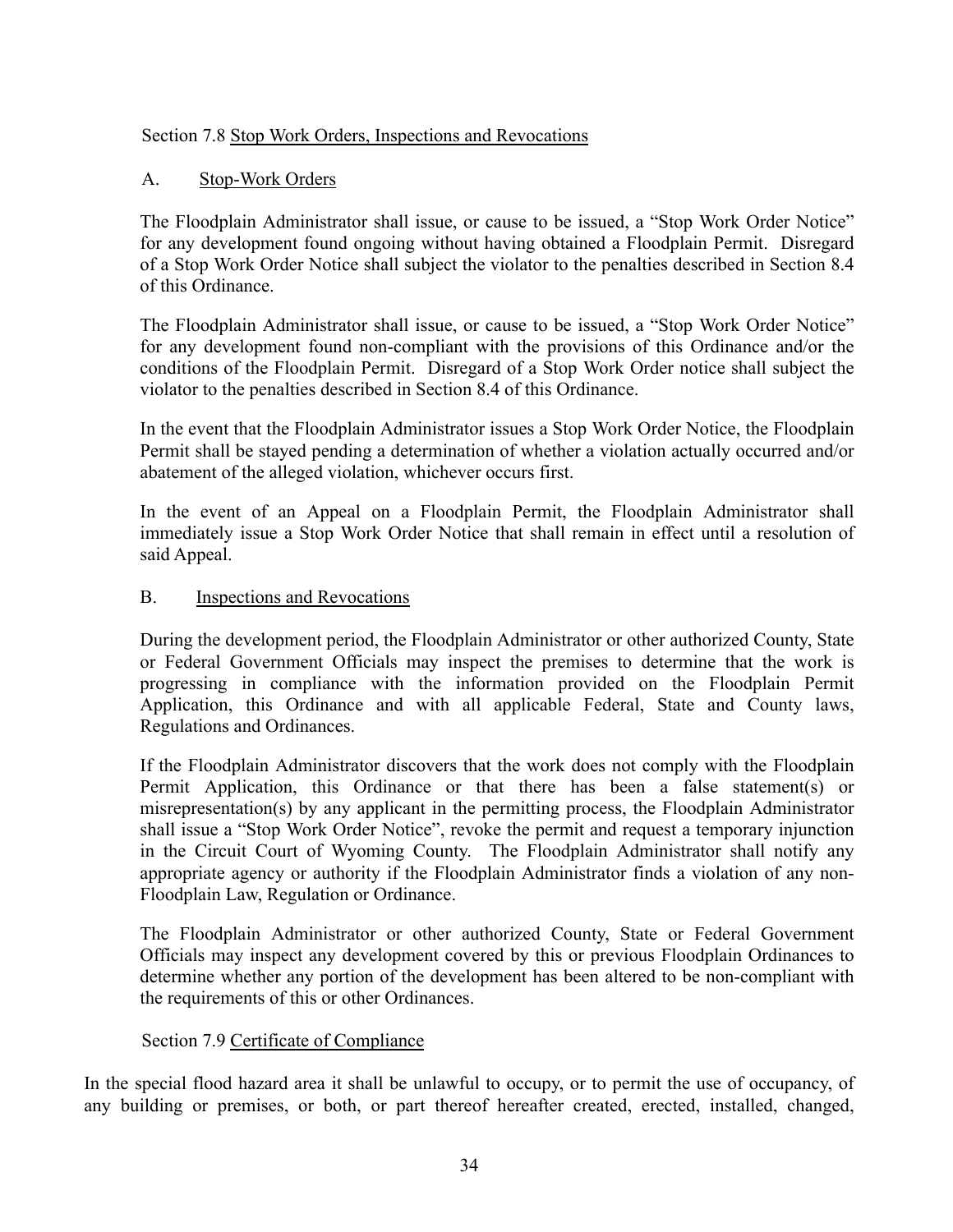converted or wholly or partly altered or enlarged in its use or structure until a Certificate of Compliance has been issued by the Floodplain Administrator stating that the building or land conforms to the requirements of this Ordinance. Occupying or using a building or premises in violation of this section shall subject the violator to the penalties described in Section 8.4 of this Ordinance.

In the special flood hazard area it shall be unlawful to inspect and approve a permanent utility connection to any building or premises, or both, or part thereof hereafter created, erected, installed or rebuilt until the utility inspector is in possession of a copy of the Certificate of Compliance issued by the Floodplain Administrator stating that the particular development being inspected conforms to the requirements of this Ordinance. Inspection and approval of utilities in violation of this section shall subject the violator to the penalties described in Section 8.4 of this Ordinance.

In the special flood hazard area it shall be unlawful to install a permanent utility connection to any building or premises, or both, or part thereof hereafter created, erected, installed or rebuilt until a Certificate of Compliance has been issued by the Floodplain Administrator stating that the development conforms to the requirements of this Ordinance. Installation of utilities in violation of this section shall subject the violator to the penalties described in Section 8.4 of this Ordinance.

A Certificate of Compliance shall be issued by the Floodplain Administrator upon satisfactory completion of all development in the special flood hazard.

Issuance of the Certificate of Compliance shall be based upon the inspection conducted as prescribed in this Ordinance and any finished construction elevation certificate, hydraulic data, flood proofing certificate, or encroachment analyses which may have been required as a condition of the Floodplain Permit approval process.

Section 7.10 Fees

Floodplain Determination fee shall be assessed on all proposed development. This shall be a flat fee approved by the Floodplain Administrator.

Proposed development determined to be occurring in a special flood hazard area regulated by this ordinance shall be assessed a fee, payable to the Wyoming County Commission based upon a set schedule approved by the Floodplain Administrator using the estimated value of the proposed construction as determined by the Floodplain Administrator.

> a) In addition, the applicant shall be responsible for reimbursing the Wyoming County Commission for any additional costs for services necessary for review and/or inspection of proposed development. Services include, but are not limited to, professional engineering and surveying. The Floodplain Administrator may require a deposit towards these additional costs. Additional costs may include reimbursement for contracted services.

Due to the increased cost of processing, when any work for which a permit is required by this ordinance is started or proceeded with prior to obtaining a permit the fees above specified may be doubled. The additional fee is intended to partially reimburse the Wyoming County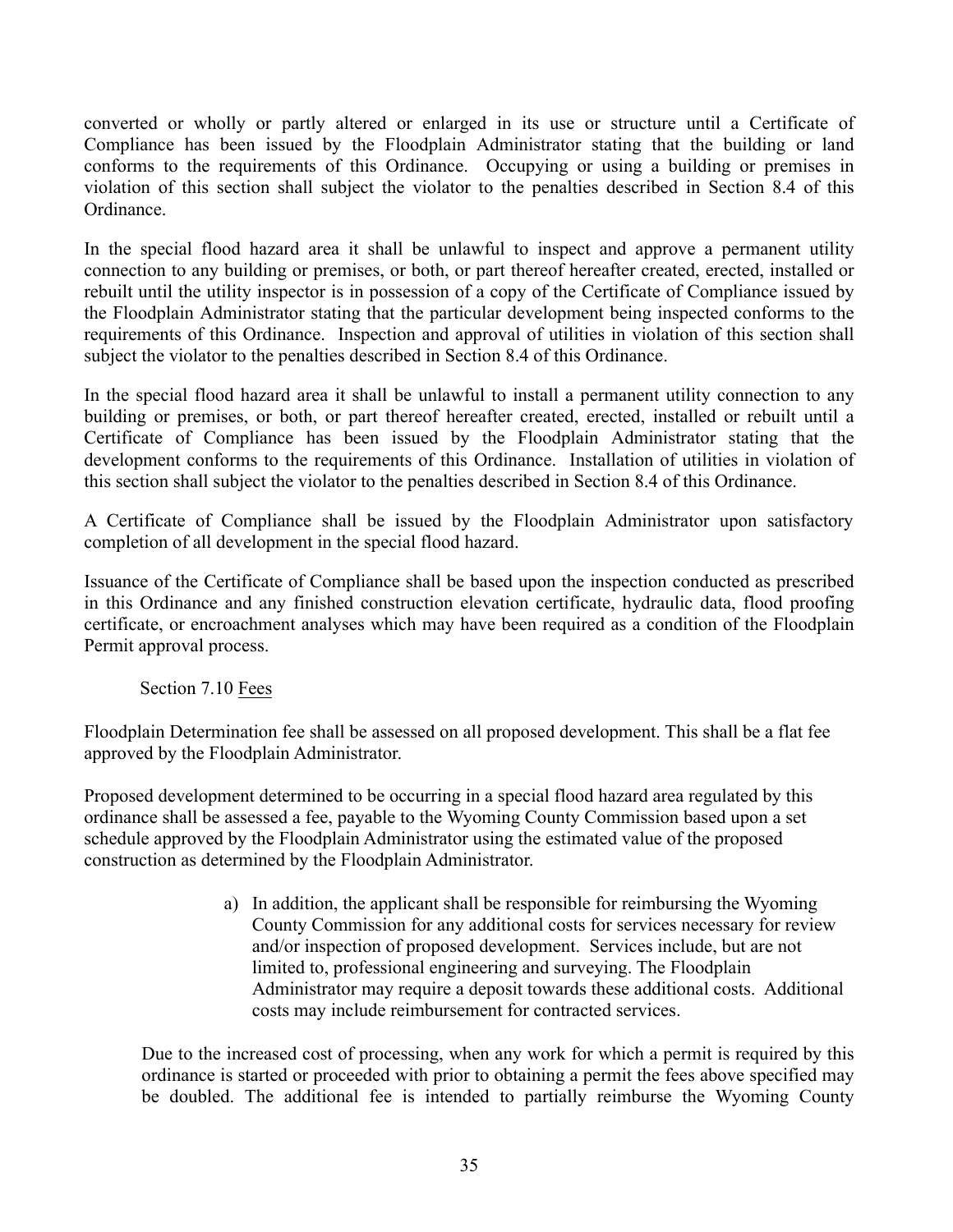Commission for the additional cost of processing permits for work already underway. To more fully recover this cost the fees above may be tripled for every subsequent occurrence by the same person. Payment of the increased fee shall not relieve any person from complying fully with the requirements of this ordinance in the execution of the work or from other penalties prescribed herein.

# **ARTICLE VIII – APPEALS AND PENALTIES**

## Section 8.1 Appeals

Whenever a person or entity is aggrieved by a decision of the Floodplain Administrator with respect to the provisions of this Ordinance, it is the right of that person or entity to appeal to the Wyoming County Commission sitting as the Floodplain Appeals Board. Such appeal must be filed with the County Clerk, in writing, within thirty (30) days after notification of the decision of the Floodplain Administrator as announced at a regularly scheduled Wyoming County Commission Meeting. Said Appeal shall be served by the aggrieved person by regular mail on all interested parties on the date that said Appeal is filed. Upon receipt of such appeal, the Floodplain Appeals Board shall set a time, date and place not less than ten (10) nor more than sixty (60) calendar days for the purpose of hearing the appeal. Notice of the time, date and place of the hearing shall be given to all interested parties by placing an announcement of said hearing date, time and place on the agenda of the next regularly scheduled Wyoming County Commission meeting notice and to announce the date, time and place of the appeal hearing not sooner than 10 calendar days from said announcement date, at which time all may appear and be heard. The determination by the Floodplain Appeals Board shall be final in all cases, subject to any Appeal to the Circuit Court of Wyoming County, West Virginia or any other Court of competent jurisdiction.

In the event an Appeal is filed wherein a Floodplain Permit grant has been ruled by the Floodplain Administrator, the Floodplain Administrator shall immediately issue a Stop Work Order Notice that shall remain in effect until a resolution of said appeal.

#### Section 8.2 Appeal Review Criteria

All appeals contesting only the permit fee, the cumulative substantial damage requirement, the flood protection setback requirement, or the freeboard requirements, may be handled at the discretion of the Floodplain Appeals Board.

#### Section 8.3 Variances

 If compliance with any of the requirements of this Ordinance would result in an exceptional hardship to a prospective builder, developer or landowner, the Wyoming County Commission may, upon request, grant relief from the strict application of the requirements. Considerations for the issuance of Variances to this Ordinance shall adhere to the following criteria: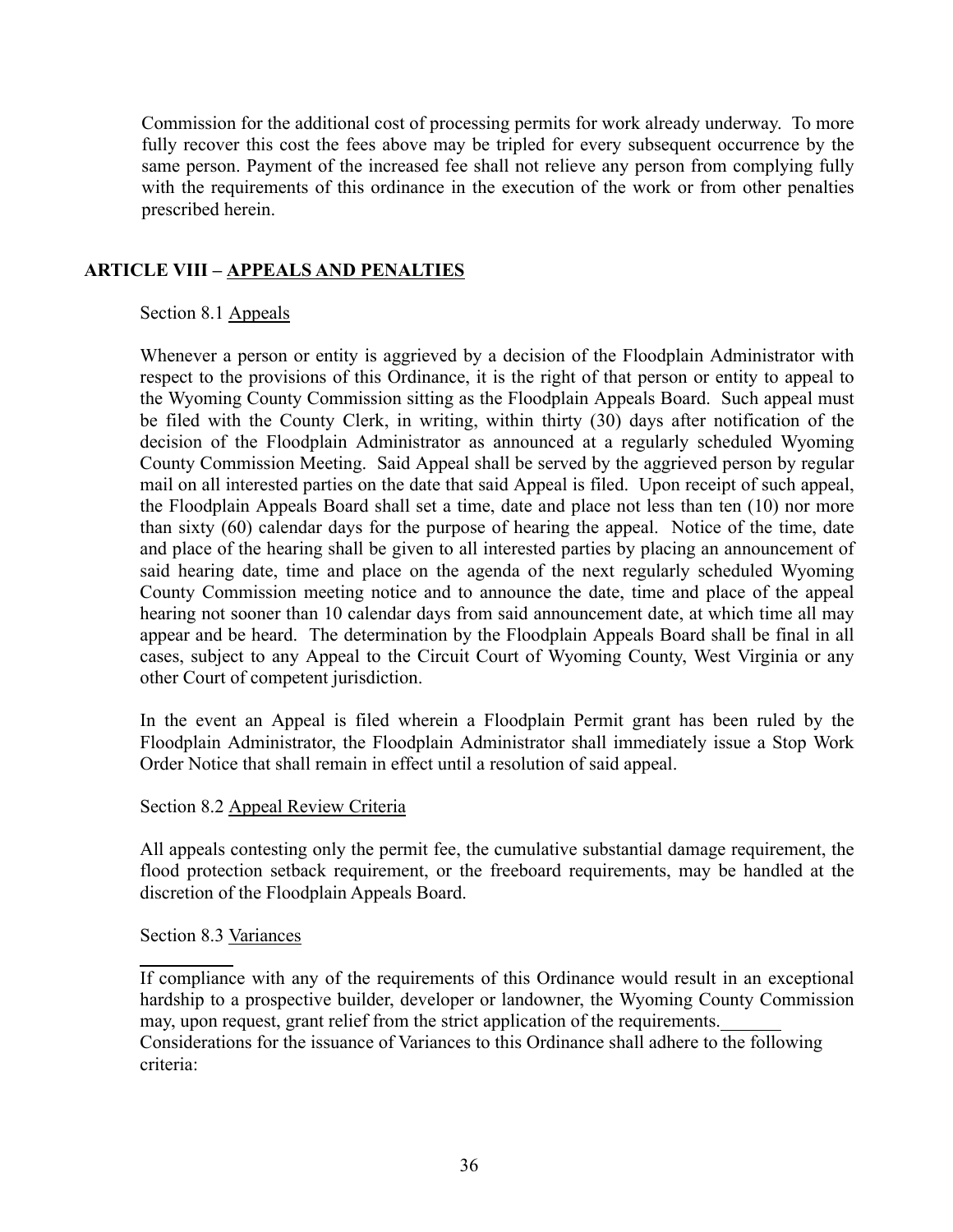A decision granting or denying the variance request shall only be issued by the Floodplain Appeals Board upon (i) a showing of good and sufficient cause, (ii) a determination that failure to grant the permit would result in exceptional hardship to the applicant, and (iii) a determination that granting the permit will not result in increased flood heights, additional threats to public safety, extraordinary public expense, create nuisances, cause fraud on or victimization of the public or conflict with existing laws, regulations or ordinances.

An affirmative decision granting a variance shall be issued only upon determination that it is the minimum necessary, considering the Special Flood Hazard Area, to afford relief. Financial hardship, used as sole criteria, shall not be considered sufficient justification to grant a variance.

An affirmative decision granting a Floodplain variance shall be issued for the repair or rehabilitation of historic structures upon a determination that the proposed repair or rehabilitation will not preclude the structure's continued designation as a historic structure and the variance is the minimum necessary to preserve the historic character and design of the structure.

The Floodplain Appeals Board shall notify the applicant in writing and signed by a majority of the Floodplain Appeals Board that (i) the issuance of a decision to allow construction of a structure below the Base Flood Elevation will result in increased premium rates for flood insurance, and (ii) such construction below the Base Flood Elevation increases risk to life and property. Such notification shall be maintained with a record of all decisions as required in this Ordinance; and

The Floodplain Appeals Board shall (i) maintain a record of all decisions including justification for the decisions, and (ii) report such decisions issued in its biannual report to the Federal Emergency Management Agency.

An affirmative decision shall not be granted for issuance of a Floodplain variance for any construction, development use or activity within any Floodway Area that would cause any increase in the Base Flood Elevation.

#### Section 8.4 Penalties

Any person, who fails to comply with any or all of the requirements or provisions of this Ordinance or direction or Order of the Floodplain Administrator, or any other authorized employee of, shall be unlawful and shall be referred to the Prosecuting Attorney who shall expeditiously prosecute all such violators. A violator shall, upon conviction, pay a fine to the Wyoming County Commission of not less than fifty dollars (\$50.00) or more than five hundred dollars (\$500.00) plus cost of prosecution. Each day during which any violation of this Ordinance continues shall constitute a separate offense. In addition to the above penalties, all other actions are hereby reserved including an action in equity for the proper enforcement of this Ordinance. The imposition of a fine or penalty for any violation of, or non-compliance with, this Ordinance shall not excuse the violation or non-compliance with the Ordinance or permit it to continue; and all such persons shall be required to correct or remedy such violations or non-compliance within a reasonable time. Any structure constructed, reconstructed, enlarged, altered or relocated in non-compliance with this Ordinance may be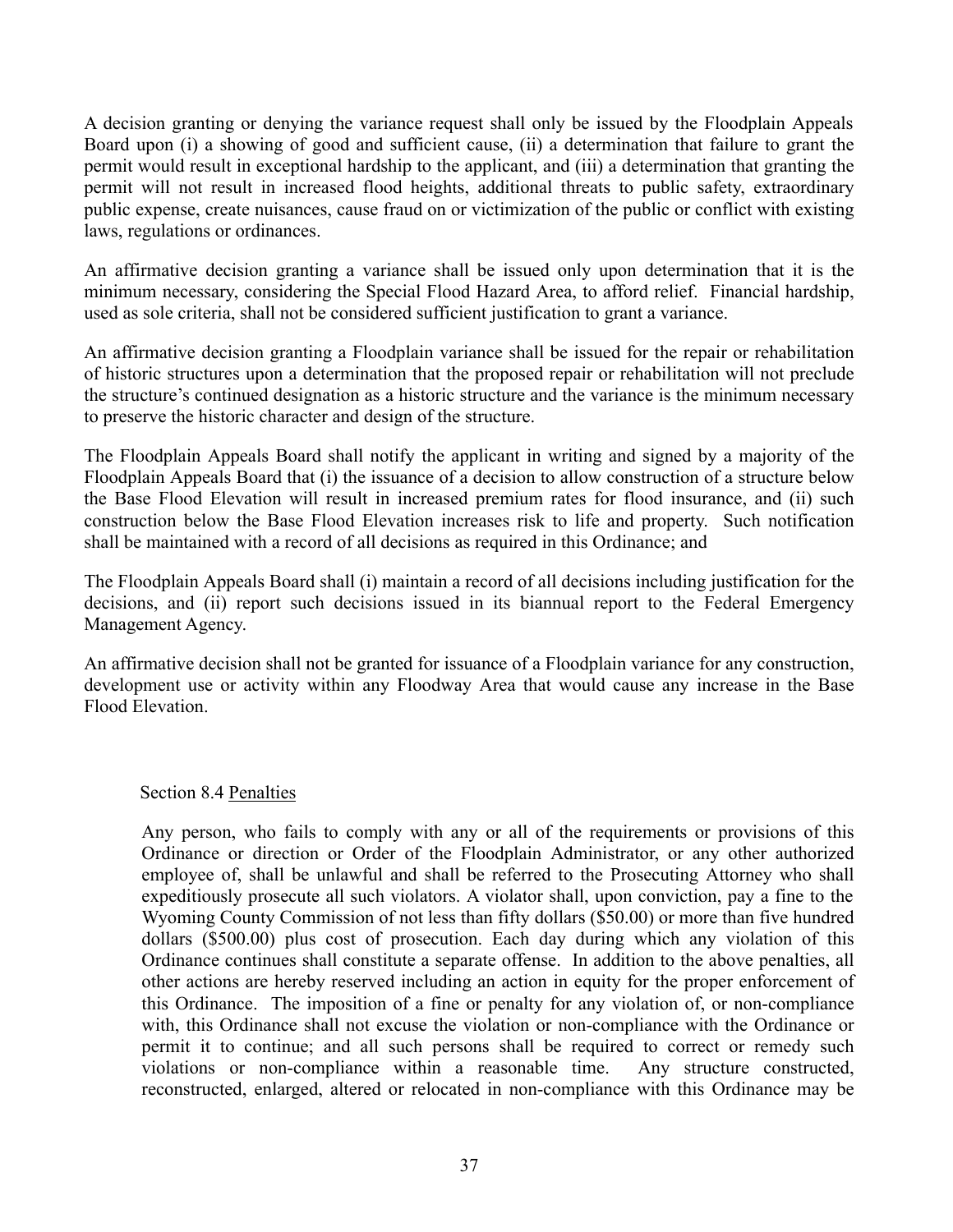declared by the Wyoming County Commission to be a public nuisance and abated as such subject to other applicable laws and exhaustion of appellate rights.

# **ARTICLE IX – GOVERNMENT ACTIONS**

## Section 9.1 Municipal Annexation

The Wyoming County Floodplain Ordinance in effect on the date of annexation shall remain in effect and shall be enforced by the Floodplain Administrator for all annexed areas until the municipality adopts and enforces a Floodplain Ordinance which meets or exceeds the requirements for participation in the National Flood Insurance Program.

Municipalities with existing Floodplain Ordinances shall pass a resolution acknowledging and accepting responsibility for enforcing Floodplain Ordinance Standards prior to annexation of any area containing identified Floodplain Areas.

All plats or maps of annexation shall show the Floodplain boundaries, Base Flood Elevation and location of the Floodway where determined.

In accordance with the Code of Federal Regulations, Title 44 Subpart (B) Section 59.22(a)(9)(v) all Federal Emergency Management Agency participating governments must notify the State Coordinating Office and Federal Insurance Administration in writing whenever the boundaries of the governments have been modified by annexation or the governments has otherwise assumed or no longer has authority to adopt and enforce floodplain management regulations for a particular area. In order that all Flood Insurance Rate Maps accurately represent the government's boundaries, a copy of a map of the government boundaries suitable for reproduction, clearly delineating the new boundaries or new area for which the government has assumed or relinquished floodplain management regulatory authority must be included with the notification.

NFIP participating governments must notify the State Coordinating Office in writing whenever the boundaries of the governments have been modified by annexation or the government has otherwise assumed or no longer has authority to adopt and enforce floodplain management regulations for a particular area. A copy of a map of the government boundaries suitable for reproduction, clearly delineating the new boundaries or new area for which the government has assumed or relinquished floodplain management regulatory authority must be included with the notification.

#### Section 9.2 Permits for Governmental Entities

Unless specifically exempted by law, all public utilities and Municipal, County, State and Federal entities are required to comply with this Ordinance and obtain all necessary permits. Any entity claiming to be exempt from the requirements of this Ordinance must provide a written statement setting forth the rationale for exemption and file the same with FEMA. In addition the entity claiming exemption shall provide copies of all relevant legal documentation demonstrating the exemption.

## **ARTICLE X – SEVERABILITY AND MUNICIPAL LIABILITY**